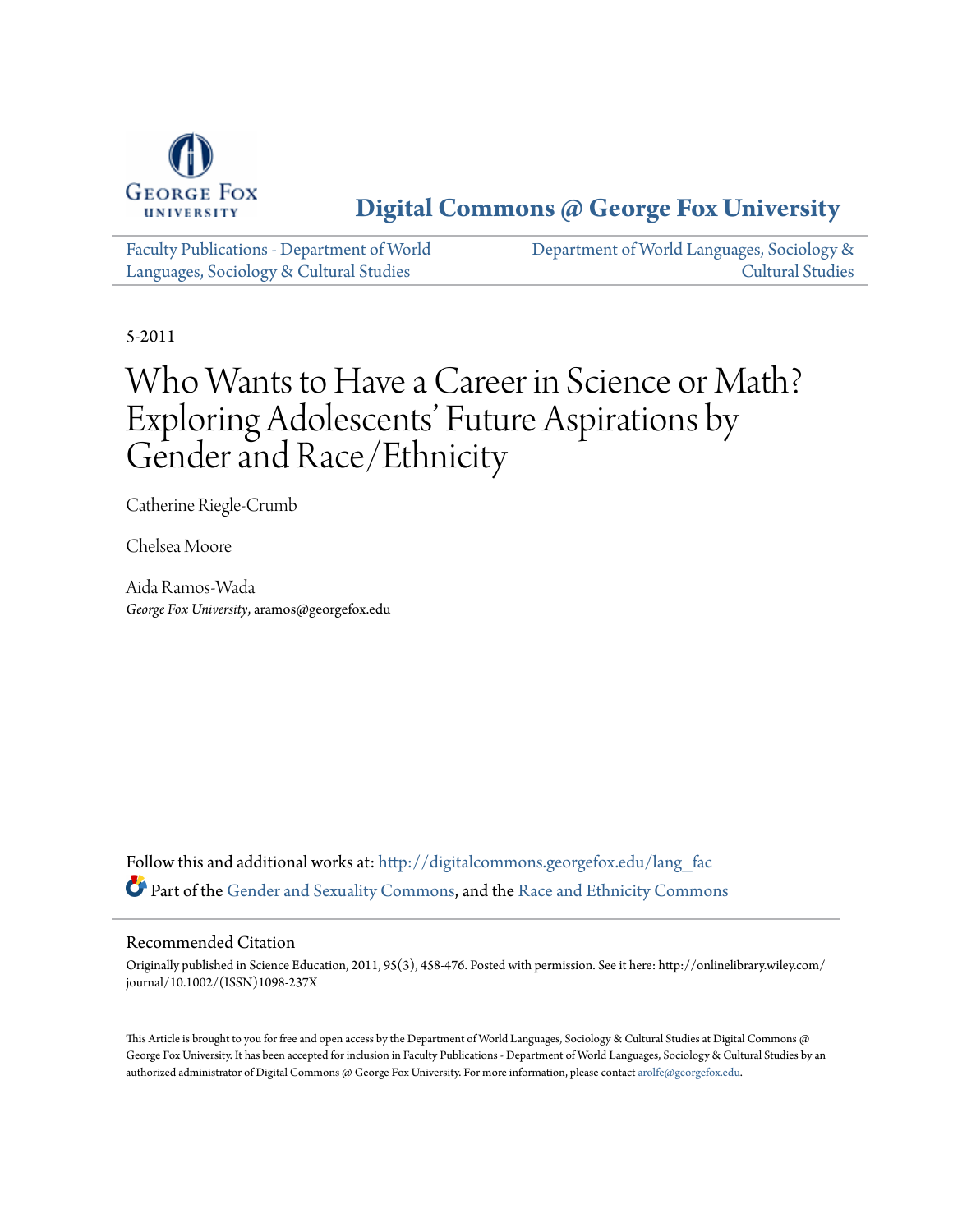## **Who Wants to Have a Career in Science or Math? Exploring Adolescents' Future Aspirations by Gender and Race/Ethnicity**

#### CATHERINE RIEGLE-CRUMB

*Department of Curriculum and Instruction and the Population Research Center, University of Texas, Austin, TX 78712, USA*

#### CHELSEA MOORE, AIDA RAMOS-WADA

*Department of Sociology and the Population Research Center, University of Texas at Austin, Austin, TX 78712, USA*

**ABSTRACT:** Our study utilizes data from a national cohort of eighth-grade students to consider how different gender and racial/ethnic subgroups compare to White males in their likelihood to aspire toward a science or math occupation and examine the roles that selfconcept, enjoyment, and achievement may play in shaping disparities at this early point in occupational trajectories. We find that the importance of enjoyment, self-concept, and achievement in explaining disparities in science career aspirations relative to White males varies according to the female subgroup considered, such that no singular story applies to females across different racial/ethnic backgrounds. For math, White and Hispanic females remain approximately half as likely as White males to aspire to a math occupation regardless of all indicators we consider. Finally, Black and Hispanic adolescent boys have generally comparable aspirations toward future careers in science and math as their White male peers, despite notably large differences in achievement. We discuss implications of our results for future research on equity. <sup>C</sup> 2010 Wiley Periodicals, Inc. *Sci Ed* **95:**458 – 476, 2011

#### **INTRODUCTION**

Participation in science, technology, engineering, and mathematics (STEM) has historically been a White male endeavor in the United States, with women and people of color much less likely to enter occupations in related fields (Campbell, Denes, & Morrison,

*Correspondence to*: Catherine Riegle-Crumb; e-mail: riegle@austin.utexas.edu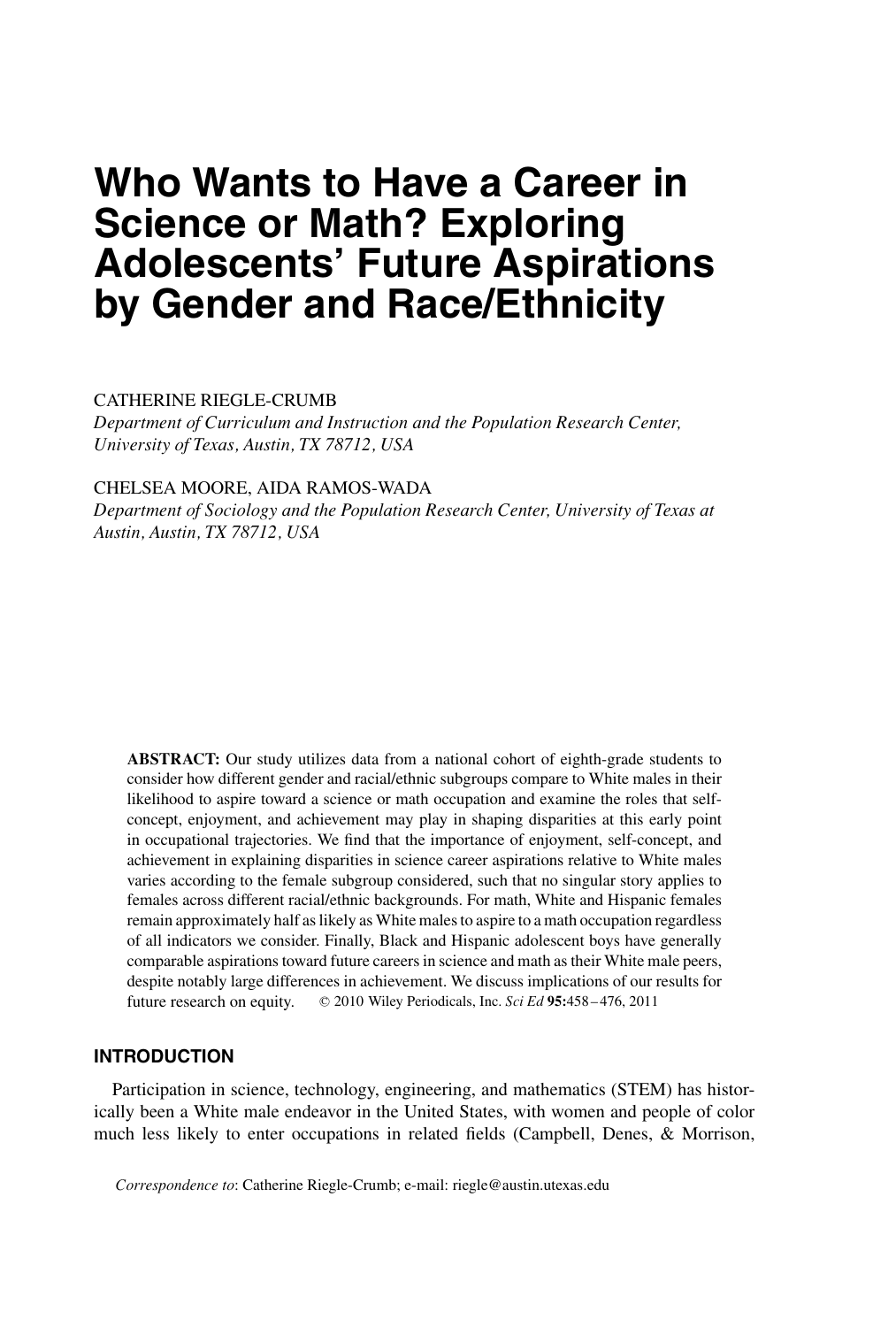2000; Seymour & Hewitt, 1997). Recent reports by the National Academy of Science (NAS) sounded an alarm concerning the national need for more workers trained in STEM fields to maintain the economic supremacy of the United States and articulated the need for individuals from all backgrounds to participate to meet this increasing demand (NAS, 2007, 2010). An increase in the supply of individuals working in STEM fields in the coming years necessarily requires that current generations of youth, regardless of gender or racial/ethnic background, aspire to eventually work in such domains.

Prior research on equity and the paths that individuals take to ultimately reach a STEM occupation often focuses on students' choices to enter a STEM major during college as a critical point in the pathway and likely indicator of the desire to procure a future job in a STEM field (Chen, 2009; Correll, 2001; Xie & Shauman, 2003). But what do we know about equity at earlier points in time? There is a growing recognition that beginning with the early years of adolescence, individuals think concretely about future careers, and such thoughts hold strong sway over subsequent actions in preparing for their chosen career (Auger & Blackhurst, 2005; Bandura, Barbaranelli, Caprara, & Pastorelli, 2001). Building on this premise, our study contributes to the literature on STEM inequality by utilizing data on a recent national cohort of eighth-grade students to examine issues of equity in the formation of career aspirations in science and math during the critical juncture of adolescence.

Specifically, we consider how the factors typically implicated in explaining disparities in STEM choices among young adults, namely attitudes and academic achievement, might help to account for differences in who aspires to a related career at earlier ages. Drawing on the expectancy-value model developed by Eccles and her colleagues (Eccles, 1994; Eccles, Wigfield, & Schiefele, 1998), we investigate how differences in self-concept and the intrinsic value students have for science and math are related to disparities in aspirations, as well as the potentially independent contribution of student achievement. Based on prior literature, there is reason to believe that such aspects of the expectancy-value model are likely to help explain gender disparities in aspirations among adolescent youth, whereas racial/ethnic disparities might be more related to achievement gaps.

Yet rather than consider either gender or racial/ethnic disparities in career aspirations in the aggregate, our study departs from much of the previous literature on STEM equity by considering the intersection of gender and race/ethnicity, and therefore examining the potentially unique experiences of different subgroups, such as Black females or Hispanic males (Andersen, 2005; Browne & Misra, 2003). Because STEM fields have traditionally been the domain of White males and continue to be stereotyped as such (Buck, Clark, Leslie-Pelecky, Lu, & Cerda-Lizarraga, 2008; Scherz & Oren, 2006), we consider how different gender and racial/ethnic subgroups compare to White males in their likelihood to aspire toward a science or math occupation and the extent to which differences in attitudes and achievement might not necessarily play similar roles for each subgroup.

In sum, our study highlights the importance of disparities that appear early in young people's lives yet have likely consequences that reach far into their educational and occupational trajectories. By examining inequality during adolescence, we gain a more in-depth understanding of the factors that set the stage for future inequality and perhaps gain insights into how to better promote equality among subsequent generations of youth.

#### **THE TIMING OF INEQUALITY**

Studies examining the intended or declared college majors of young adults clearly indicate patterns of inequality. For example, examining a national sample of high school seniors, Xie and Shauman (2003) found strong gender disparities in the intent to declare a STEM major in college, such that the probability of reporting an intended STEM major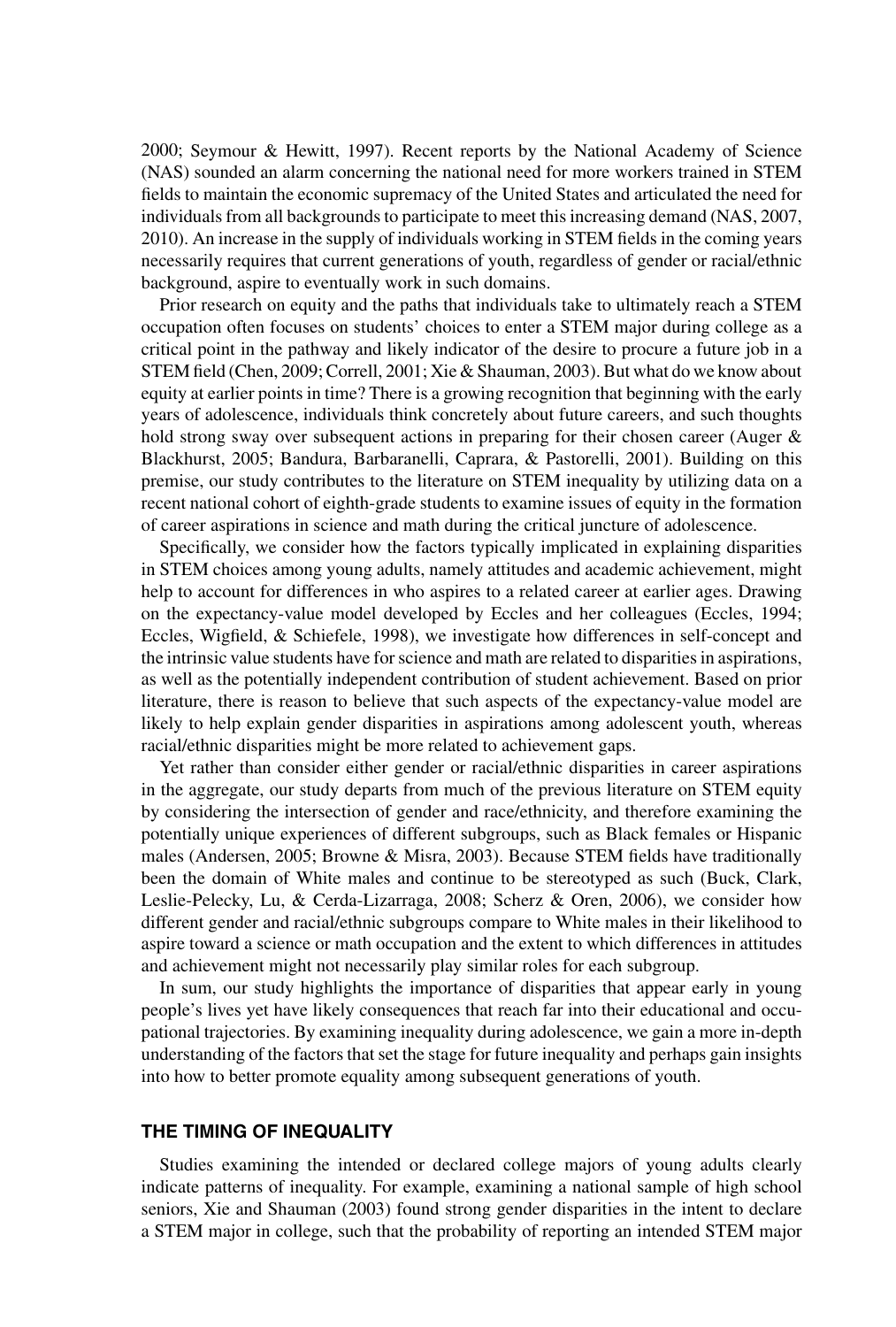was 60% less for females than for males. Similarly, there is a wealth of evidence of documenting the underrepresentation of women in postsecondary majors in the fields of the physical sciences and engineering (Correll, 2001; National Science Board, 2004; Simon & Farkas, 2008). These gender gaps are subsequently echoed in the lower relative percentages of women found in STEM occupations in the labor force (Blickenstaff, 2005; Xie & Shauman, 2003). Patterns of inequality by race/ethnicity are not as clear, as some recent research finds that despite the many educational disadvantages minority students often face, Black and Hispanic students high school students have similar or even greater interest in pursuing STEM majors in college compared to White students (Anderson & Kim, 2006; Hanson, 2006). Yet Black and Hispanic individuals are clearly still underrepresented among recent cohorts of college graduates in STEM fields as well as in the labor force, indicating that much inequality remains (Lewis, Menzies, Najera, & Page, 2009).

Compared to this body of research on young adults, there is much less research on a national scale on the development of career ambitions in STEM fields during earlier points in the life course, such as the critical juncture of adolescence. This is likely due, at least in part, to issues of limited data availability, as national data sets collected by organizations such as the Department of Education and the National Science Foundation rarely include survey participants younger than high school age. This research emphasis on older teens and young adults also likely reflects a belief in the importance of the time period more proximate to entry into the labor market. Yet there is very good reason to expect that the processes and experiences that function to produce inequality in later years begin much earlier.

Social psychological research indicates that the decisions and preferences individuals develop during adolescence are formative for their future occupational trajectories as adults (Bandura et al., 2001). During the years of early childhood, ideas about future occupations are driven highly by fantasy (Seligman & Weinstock, 1991). As they get older, youth begin to replace such imaginative notions with more concrete ideas about their likely future occupations. While there is some debate about the particular age range when this occurs (Auger & Blackhurst, 2005), there is general agreement that by the years of adolescence, most individuals have developed career aspirations that center on real occupations about which they have at least some information and exposure (Gottfredson & Lapan, 1997; Seligman & Weinstock, 1991). Furthermore, such aspirations are indeed highly predictive of subsequent educational and occupational attainment, as adolescents begin to consciously choose courses and make other decisions about spending time in extracurricular activities that are consistent with a trajectory toward certain fields and inconsistent with others (Bandura et al., 2001; Eccles, 1994).

Therefore, in this study, we seek to contribute to the literature on inequality in STEM fields by considering the extent to which disparities in career aspirations exist among adolescent youth. We consider the potentially divergent patterns by gender and race/ethnicity at this time point with the goal of providing valuable information about the early emergence of inequality and subsequently highlighting the factors that may function to decrease it.

#### **SHAPING FUTURE CAREERS: THE ROLE OF ATTITUDES AND ACHIEVEMENT**

Previous research indicates that the strongest determinants of entering a STEM major in college are students' prior academic preparation as well as their attitudes toward science and math in high school (Correll, 2001; Tai, Liu, Maltese, & Fan, 2006). Correspondingly, research that attempts to explain patterns of inequality in degree attainment and occupations in STEM fields tends to focus on these factors as likely determinants of disparities. This is the case particularly for the wealth of prior literature exploring the gender gap in STEM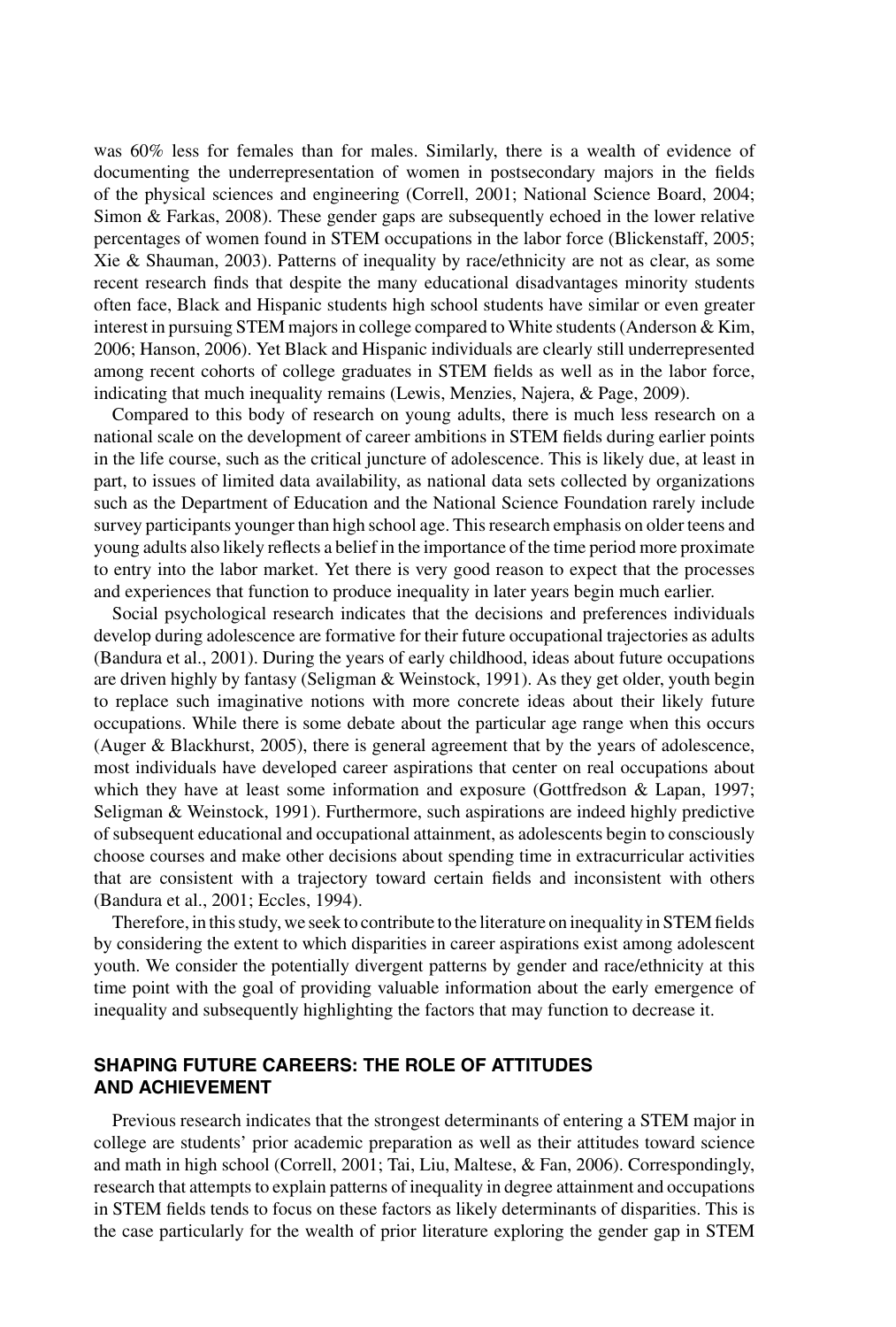college majors and the labor force, which generally outweighs the amount of similar research focusing on aggregate racial/ethnic disparities (NAS, 2010). In the next section, we consider whether attitudes and academic achievement are similarly likely to be key factors in explaining disparities in the science and math career aspirations of youth of adolescent age. Later, we discuss the limitations of much prior STEM research due its general focus on only one dimension of inequality—either aggregate gender or racial/ethnic differences—and explain the contribution of this study toward a richer and more detailed picture of inequality at the intersection of gender and race/ethnicity.

#### **Attitudes**

With regard to attitudes, the expectancy-value model developed by Eccles and her colleagues posits that expectancies of success and subjective task values are key predictors of academic decision making that are related but distinct. Expectancies of success are defined as individuals' beliefs about how well they perform on a future task. However, based on empirical studies of the very high correlation between self-concept and expectancy of success and their similar association with academic choices, many studies of the expectancy-value model utilize measures of students' self-concept (Wigfield & Eccles, 2000). Subjective task value is multidimensional in nature, with intrinsic value, or the enjoyment that a person gets from performing an activity, defined as a key component (Eccles, 1994; Eccles et al., 1998; Wigfield & Eccles,  $2000$ .<sup>1</sup>

The Eccles et al. model has been used in many studies in the United States as well as other countries to explore gender differences in science and math during the high school and college years (American Association of University Women Educational Foundation [AAUWEL], 2008; Blickenstaff, 2005; Correll, 2001; Eccles, 1994; Eccles et al., 1998; Nagy, Trautwein, Baumert, Koller, & Garrett, 2006). There is generally strong evidence that females are less confident in their math and science abilities than their male peers, and that they similarly find these subjects less enjoyable (Eccles & Wigfield, 2002). While the origin of such attitudinal differences is typically attributed to gender socialization processes, the consequences play out in women's lower aspirations and subsequent rates of entry into college degrees and related jobs in STEM fields. For example, research on a national sample of high school seniors found that female students' relatively lower self-perceptions of math abilities are a key factor behind the gender gap in declaration of a STEM major (Correll, 2001).

Yet the process by which females may view science and math occupations less favorably because of their lower confidence and affect toward these areas is likely to begin long before high school (Bandura et al., 2001). Although most research exploring expectancyvalue explanations for gender differences in academic choices and aspirations targets high school and college students, Eccles' research also shows evidence of gender differences in attitudes in science and math among adolescents, particularly with regard to measures of self-concept. Such attitudinal differences are therefore likely to translate into lower career aspirations in these fields among young females during this critical period of adolescence, one where gender identity becomes particularly salient.

It is important to point out that the Eccles et al. model was designed with the issue of gender differences in academic choices in mind and, therefore, does not necessarily speak to issues of racial/ethnic inequality. In contrast to the pronounced attitudinal differences between individuals of different genders and across age groups, prior research has found

<sup>&</sup>lt;sup>1</sup> The other dimensions of subjective task value according to the expectancy-value model are utility, attainment value, and cost. (See Eccles, 1994, for a complete description.)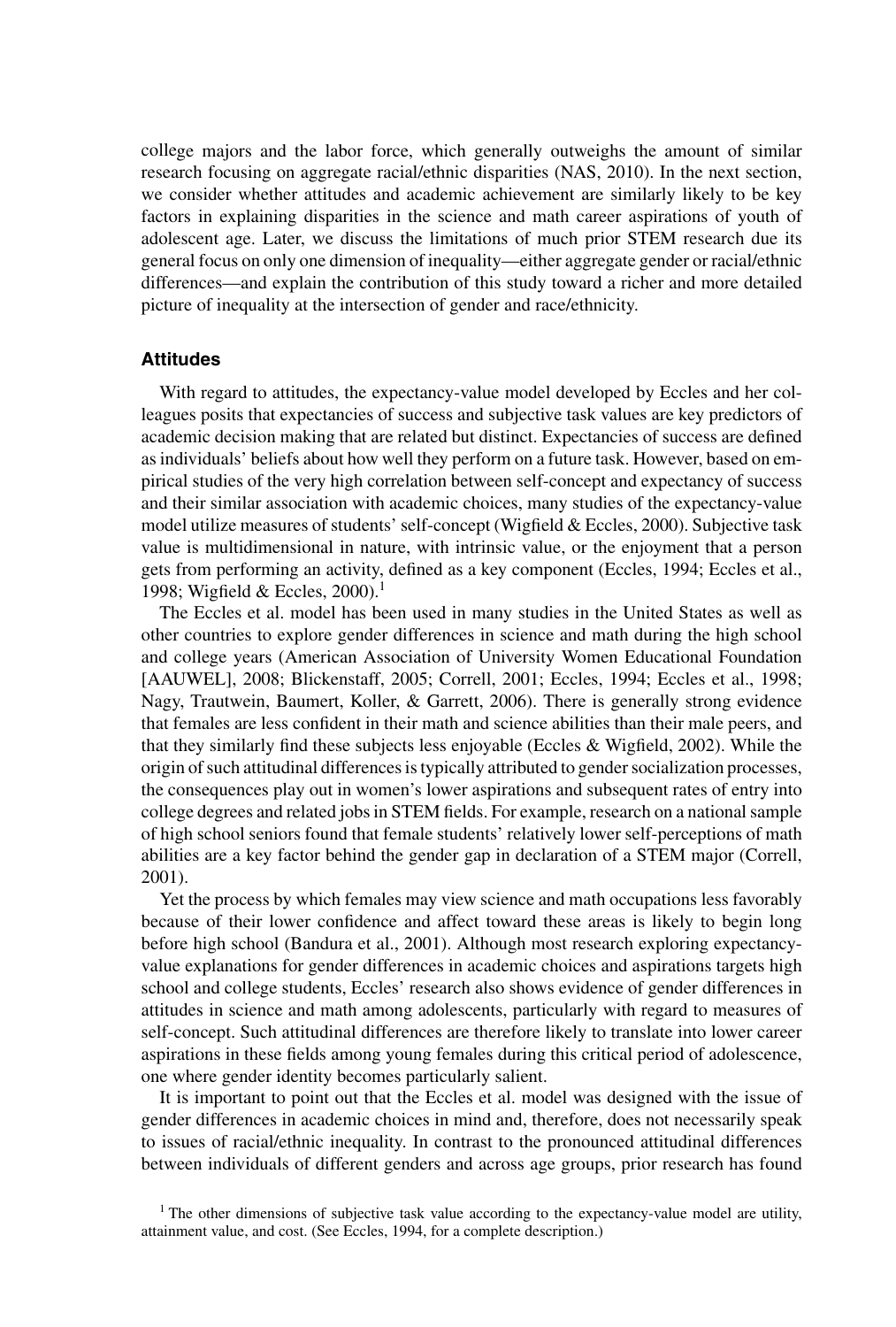that attitudes toward science and math are generally as favorable among Black and Hispanic youth as they are among White students, for both children and young adults (Muller, Stage, & Kinzie, 2001). Thus, it may be that explanations based on the expectancy-value model do not apply as well when considering racial/ethnic disparities in aspirations.

#### **Achievement**

Prior research has also explored the extent to which differences in achievement during the high school and early college years help to explain differences in field of study and career plans. Course prerequisites or standards for acceptable test scores and grades act as a structural filter in allowing students to continue in a STEM trajectory at this level. In addition, beyond how an individual perceives their own ability, grades, and test scores serve as objective feedback about realistic prospects for success in a field, prompting students to sometimes make necessary adjustments to their future plans (Schneider  $\&$  Stevenson, 1999). In terms of explaining disparities in STEM fields, the notion that women's lower presence in postsecondary majors and related occupations is a consequence of their lower achievement and/or ability continues to persist. This is despite the fact that it has been largely rejected by recent research. Aggregate gender gaps in test scores have largely disappeared (Hyde, Lindberg, Linn, Ellis, & Williams, 2008) and remaining differences are too small to explain the large disparities in intended major and ultimate degree attainment and employment (Simon & Farkas, 2008; Xie & Shauman, 2003). Similarly, with regard to the particular focus of this study, it seems unlikely that achievement disparities could help to explain gender differences in career aspirations among adolescent youth, especially as achievement differences between genders are well noted to be smaller during earlier years of schooling (AAUWEL, 2008; Hyde et al., 2008).

In contrast, although there is less national-level research on the obstacles to equity in STEM fields focusing on race/ethnicity than on gender, the existing evidence nevertheless suggests that achievement is a key obstacle to equity later in STEM pathways (Anderson & Kim, 2006; Campbell et al., 2000). While average test scores in science and math for Black and Hispanic high school youth continue to trail those of their White counterparts by differences of a standard deviation or more, large differences are also apparent as early as elementary school (Berends, Lucas, & Penaloza, 2008; Philips, Crouse, & Ralph, 1998). Therefore, to the extent that minority adolescent youth are less likely to aspire toward a career in science or math, it seems likely that achievement differences may be a key component of the story. Arguably now more than at any other time in our educational history, students in the age of No Child Left Behind (NCLB) are well aware of how their skills do—or do not—match up to external expectations of their academic proficiency in math and science. Independent of their own interest or feelings of competence, external feedback to the contrary may serve to dampen career aspirations. Indeed, lower levels of achievement could prompt teachers or others to discourage minority students away from future prospects considered unlikely.

#### **CONSIDERING THE INTERSECTION OF GENDER AND RACE/ETHNICITY**

Thus stepping back, it appears that there might be different explanations relevant when considering the gender gap in career aspirations among adolescents than when considering the racial/ethnic gap. Yet to better explore issues of equity, we argue that we should go further than exploring whether different factors may lie behind gender disparities on the one hand and racial/ethnic disparities on the other. Theories of intersectionality suggest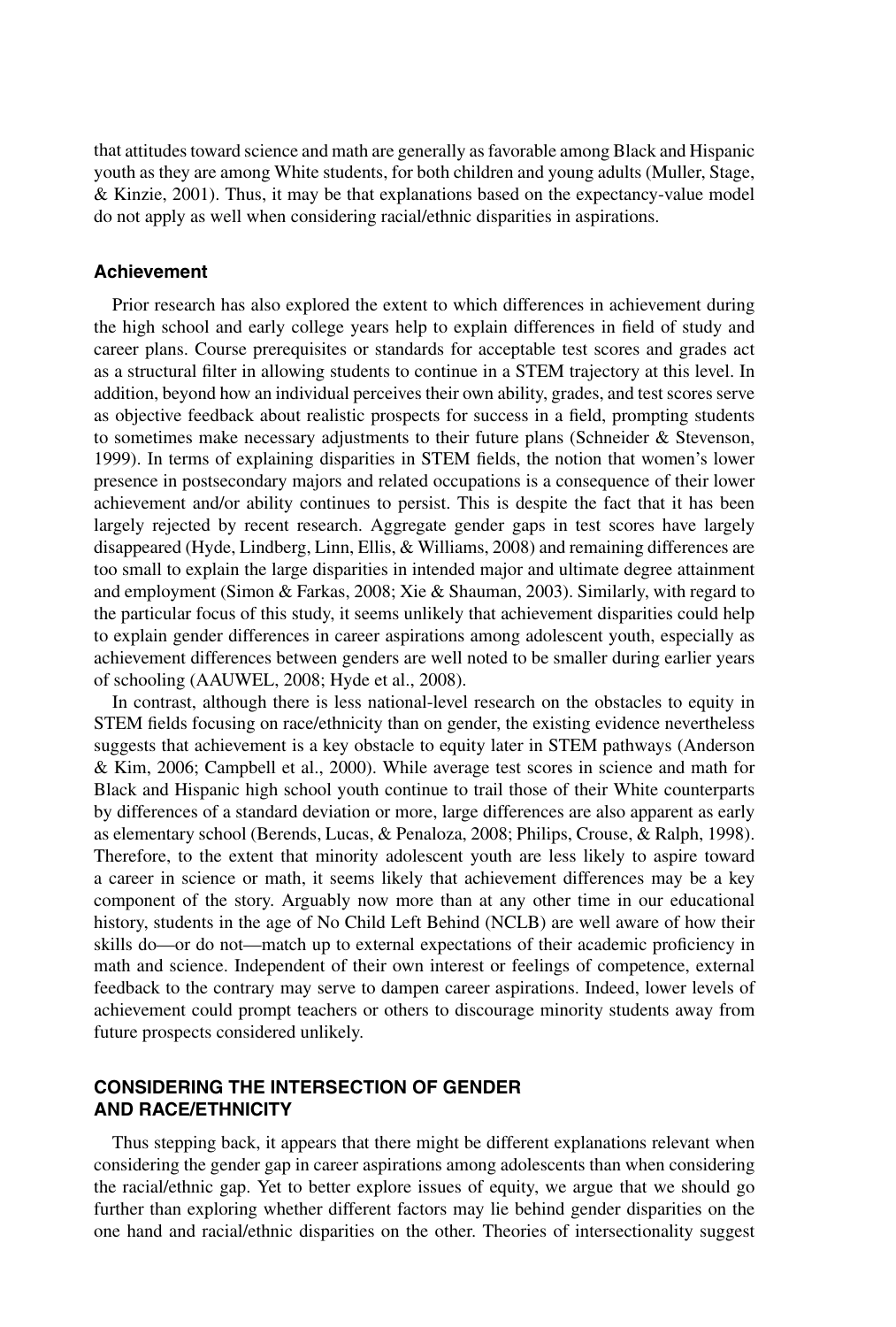that a focus on aggregate gender differences across individuals from different backgrounds essentially assumes that one set of experiences and outcomes applies generally to all females whereas another applies to all males, an assumption that can produce misleading or inaccurate overgeneralizations (Andersen & Collins, 1995; Browne & Misra, 2003; Hanson, 2006). Correspondingly, a focus on racial/ethnic differences assumes common patterns and processes for different genders. Instead, an intersectional perspective argues that there are "interlocking, overlapping, and mutually reinforcing connections" between race/ethnicity and gender (Andersen, 2005). According to such theories, the intersection of the two socially constructed categories of gender and race/ethnicity generates unique histories and experiences for each group at each point of intersection (Collins, 1998). Rather than considering gender and racial/ethnic subgroups, such as Black females, most prior research considers one axis of stratification (i.e., gender) as the focal point, while holding another (i.e., race) constant (Browne & Misra, 2003). Yet in doing so, a richer, more nuanced, and accurate conceptualization of inequality is lost (Johnson, 2007).

For example, when considering previous gender research that finds that less positive attitudes toward science and math lead females to choose non-STEM majors (Correll, 2001), along with other research on race/ethnicity which finds that Black and Hispanic youth have as favorable or even more favorable attitudes toward science and math as White students (Muller et al., 2001), what do such patterns then tell us about minority females? With regard to achievement, how do findings about the slightly higher science test scores of male versus female high school students apply to minority male students, who are arguably the most academically at-risk or disadvantaged group (Hyde et al., 2008)? Thus, a focus on either aggregate gender or racial/ethnic differences can obscure the unique patterns and positions of particular subgroups and lead to conclusions about equity that are too simplistic, broad, or perhaps just erroneous.

Therefore, in this paper we build upon and extend previous research that examines only type of inequality—either gender or race/ethnicity—by considering how the intersection of the two may be related to adolescent youth's career aspirations. Because White males have historically dominated STEM occupational fields, both in sheer number and in people's perceptions of the normative picture of a scientist, we consider them the relevant reference group (Buck et al., 2008; Clewell, Anderson, & Thorpe, 1992; Seymour & Hewitt, 1997). Therefore, we investigate how different racial/ethnic and gender subgroups compare to White males in terms of adolescent career aspirations in science and math, further considering the role that achievement and attitudes may play in shaping disparities at this early point in occupational trajectories.

#### **DATA**

We use the U.S. data from the 2003 Trends in International Mathematics and Science Study (TIMSS). This is a cross-sectional study carried out by the International Association for the Evaluation of Education Achievement that looks at mathematics and science achievement and attitudes of fourth- and eighth-grade students in 53 countries. For our purposes, we utilize the nationally representative sample of eighth-grade students from the United States as it is the only recent national data set that provides the opportunity to examine the STEM-related career aspirations of adolescent youth.<sup>2</sup>

<sup>&</sup>lt;sup>2</sup> For example, the most recent national data set collected by the U.S. Department of Education through the National Center of Education Statistics that included a sample of young adolescents and included information on science and math educational experiences and outcomes was in 1988, with the National Education Longitudinal Study. In addition, we note that the more recent TIMSS 2007 did not include survey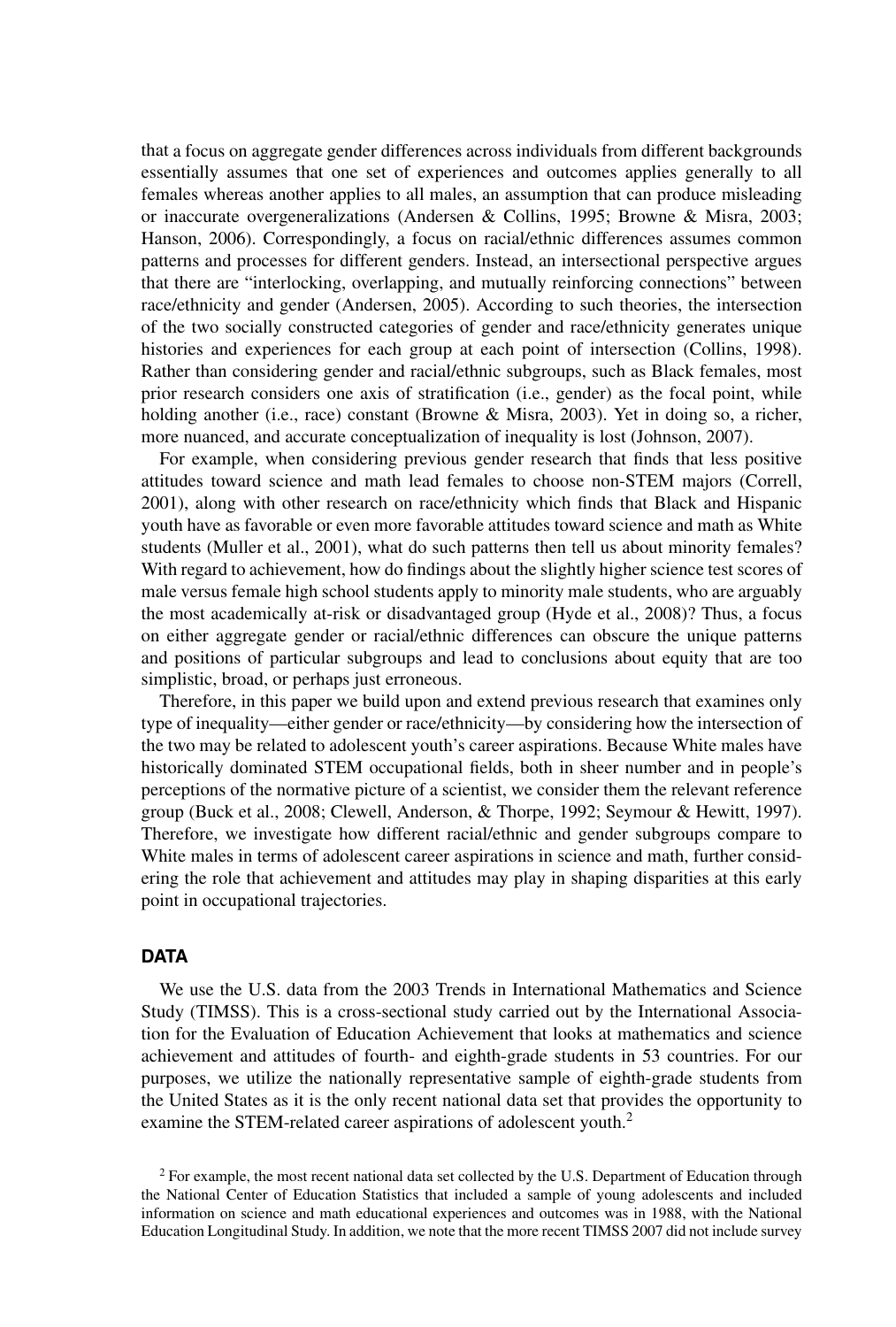The 2003 TIMSS uses a two-stage sampling design, where schools are sampled and then classrooms within those schools. The eighth-grade sample includes 232 schools, with selection based on the probability proportional to each school's estimated enrollment, and two classrooms sampled within each school (Martin, 2005). We limit our sample to White, Black, and Hispanic students. $3$  Furthermore, we include only those students with valid responses to our dependent measures. All other missing values are imputed using single imputation in Stata.

*Dependent Variables.* Students were asked separate questions about their career aspirations in the field of science and math. Specifically, they were asked, "How much do you agree with these statements about science? I would like a job that involves using science." A parallel version was asked for math. Because we were interested in parsing out those students who already had a strong aspiration toward a career in the subject, we dichotomize the original coding of both variables so that "agree a lot" has a value of 1, and "disagree a lot," "disagree a little," and "agree a little" make up the reference category (0). Although many studies of intended and declared college major choose to collapse across fields, we chose to model the decision to aspire toward a science career as distinct from that for math. Our decision is further validated by a cross-tabulation of the two indicators, as substantially less than half of students who report wanting a career in one field also report wanting a career in the other.

*Independent Variables.* To capture students' attitudes toward science and math as outlined in the Eccles et al. expectancy-value model, we chose two variables (for each subject). First, a key element of subjective task value is represented by students' intrinsic interest. This is measured by students' response to how much they agree with the statement, "I enjoy learning science (or math)." For each subject, we dichotomized this variable to be 1 if students "agree a lot" and 0 if students "disagree a lot," "disagree a little," or "agree a little." To capture students' self-concept, we use students' agreement with the statement, "I usually do well in science (or math)." This variable is also coded so that a value of 1 indicates that the students reported that they "agree a lot" and is coded 0 otherwise.

To measure students' achievement in science and math, we utilize the tests administered by TIMSS in each subject. As typical in most large-scale educational surveys, TIMSS employed item response theory to estimate plausible values for students' scores in each subject, as students did not answer every item on each test. Test scores are on a scale with a mean of 500 and a standard deviation of 100. As recommended in the TIMSS User's Guide, we average the five plausible values generated by TIMSS for each subject assessment to approximate each student's math and science score (Martin, 2005).

While students' attitudes and achievement in science and math are our key independent variables of interest, we control on other characteristics that may be associated with career aspirations. To account for differences in family socioeconomic background, we include two variables. Parental education level is student reported and coded as less than high school, finished high school, obtained a vocational or technical associates degree or certificate, graduated from a 2- or 4-year college, or obtained an advanced degree. The highest education achieved is used unless one parent is missing this information, in which case the nonmissing parent education is used. We also include a measure of how many books are in the students' homes. This is coded on an ordinal scale with five categories, ranging from "none or few" to "three or more bookcases full of books."

questions about students' career aspirations in math and science as they did in 2003. Thus, the data utilized here are the most recent national data available that can be used to address our questions of interest.

<sup>&</sup>lt;sup>3</sup> Other racial/ethnic groups were not included due to small sample sizes. Furthermore, we choose to be consistent with past research by focusing on Black and Hispanic youth as the most prevalent educationally disadvantaged racial/ethnic groups.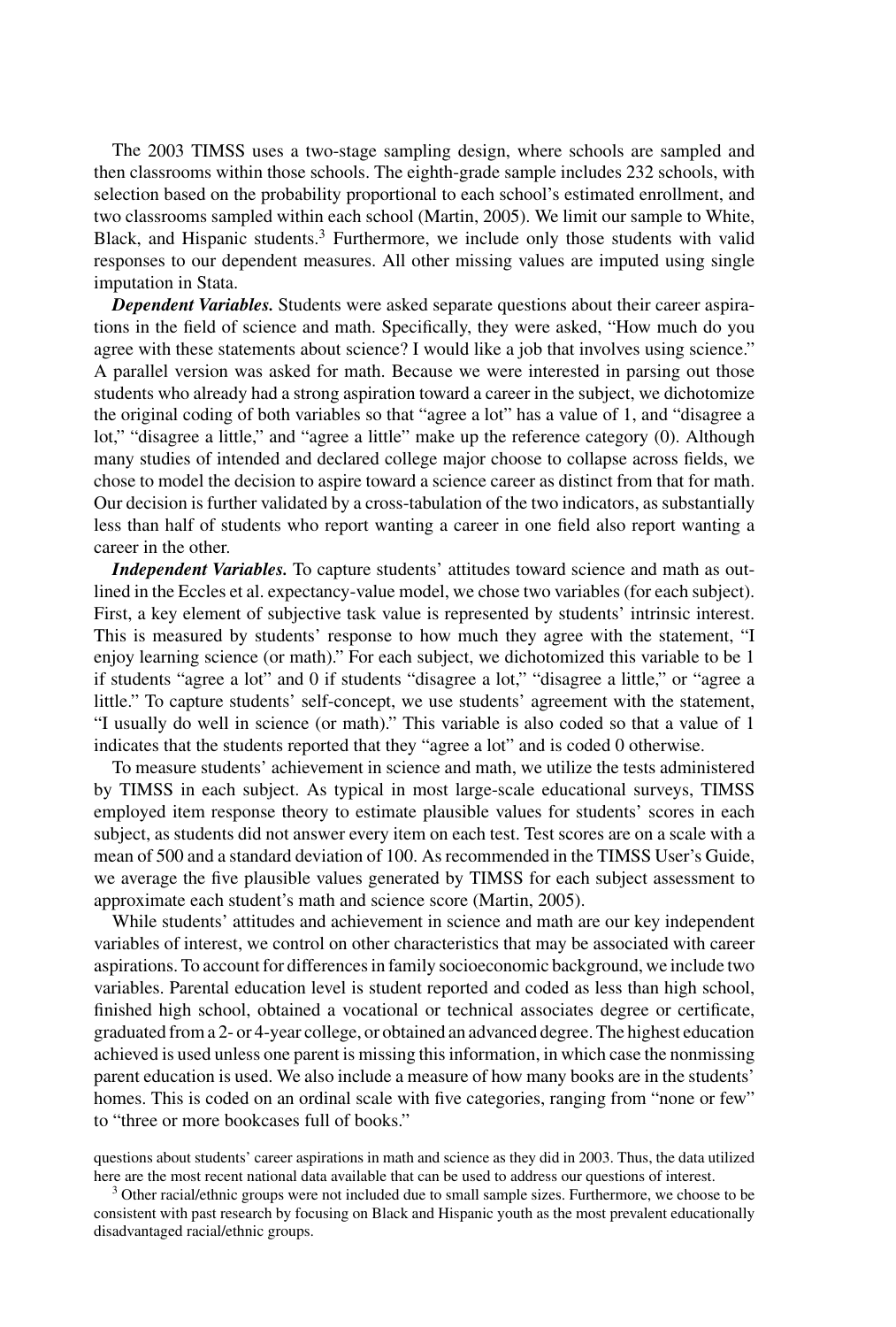To better ascertain the particular association between students' career aspirations and their science or math attitudes in particular, rather than positive attitudes toward school and education in general, we included two additional variables. The first measures educational expectations on an ordinal scale according to students' responses about how far they expect to go in school, with answers coded as finishing high school, completing vocational/technical training or community/junior college, obtaining a bachelor degree from a college or university, or going beyond a bachelor degree. We also control for students' general (rather than subject-specific) attitudes toward school by including a dichotomous variable indicating whether the student strongly agrees (vs. agrees a little, disagrees a little, or disagrees a lot) with the statement, "I like being in school." Finally, students' race/ethnicity and gender are self-reported.<sup>4</sup>

#### **ANALYSES AND RESULTS**

Table 1 presents descriptive statistics, and then Tables 2 and 3 present the results of logistic regression analyses indicating who wants a career in science and in math, respectively. All analyses utilize sampling weights provided by TIMSS to account for unequal probability of selection. In addition, we use the "survey" commands in Stata to calculate robust standard errors that adjust for the clustering of students within schools. Finally, it is important to remind the reader of the cross-sectional nature of the TIMSS data, such that our measures of career aspirations, attitudes, and achievement are all measured at the same time. Therefore, we have no ability to make causal inferences but instead can only speak to the associations we observe among a nationally representative sample of eighth-grade youth.

The first rows in Table 1 show the proportion of each racial/ethnic and gender group that strongly agree that they want a job in science or in math. Approximately 26% of White males report wanting a job in science. This is not statistically different from the percentages of Black males also wanting a job in science. In contrast, White females, Black females, and Hispanic students of both genders report that they want a science job at statistically significantly lower rates than White males (although the difference for White females is only marginally significant, *p* value = .06). For math, approximately 19% of White eighthgrade males report wanting a future job in this field, which is not significantly different from the percentage of Black males, Black females, or Hispanic males reporting such an aspiration. White females and Hispanic females, however, are significantly less likely than White males to report wanting a math job (about 11% for both female groups).

With regard to students' attitudes toward science and math in the following rows in Table 1, we see that approximately 40% of White males report that they strongly enjoy science, which is not significantly different from the percentage of Black or Hispanic males that strongly enjoy science. Females of all racial/ethnic groups report lower science enjoyment than White males (and therefore also lower than their male peers in the same racial/ethnic group). Subsequent chi-square tests confirm that, generally speaking, all students report significantly lower enjoyment of math than of science in the eighth grade. Approximately 20% of White males report a strong enjoyment of math, which is comparable to the percentage of Hispanic females who feel that way, but in fact significantly *lower* than the corresponding

<sup>4</sup> In exploratory analyses, we also included measures of a variety of school characteristics, such as school resources, sector, school administrator reports of parental involvement, percentage of student body that is considered economically disadvantaged, percentage that qualifies for free or reduced lunch, measures of the use of ability-grouping in science and math, and school size. Including these indicators did not change any of our results with regard to gender and racial/ethnic patterns, and almost none were statistically significant predictors of aspirations for either subject. Therefore, we chose to present more parsimonious models without school measures. Results are available upon request from the authors.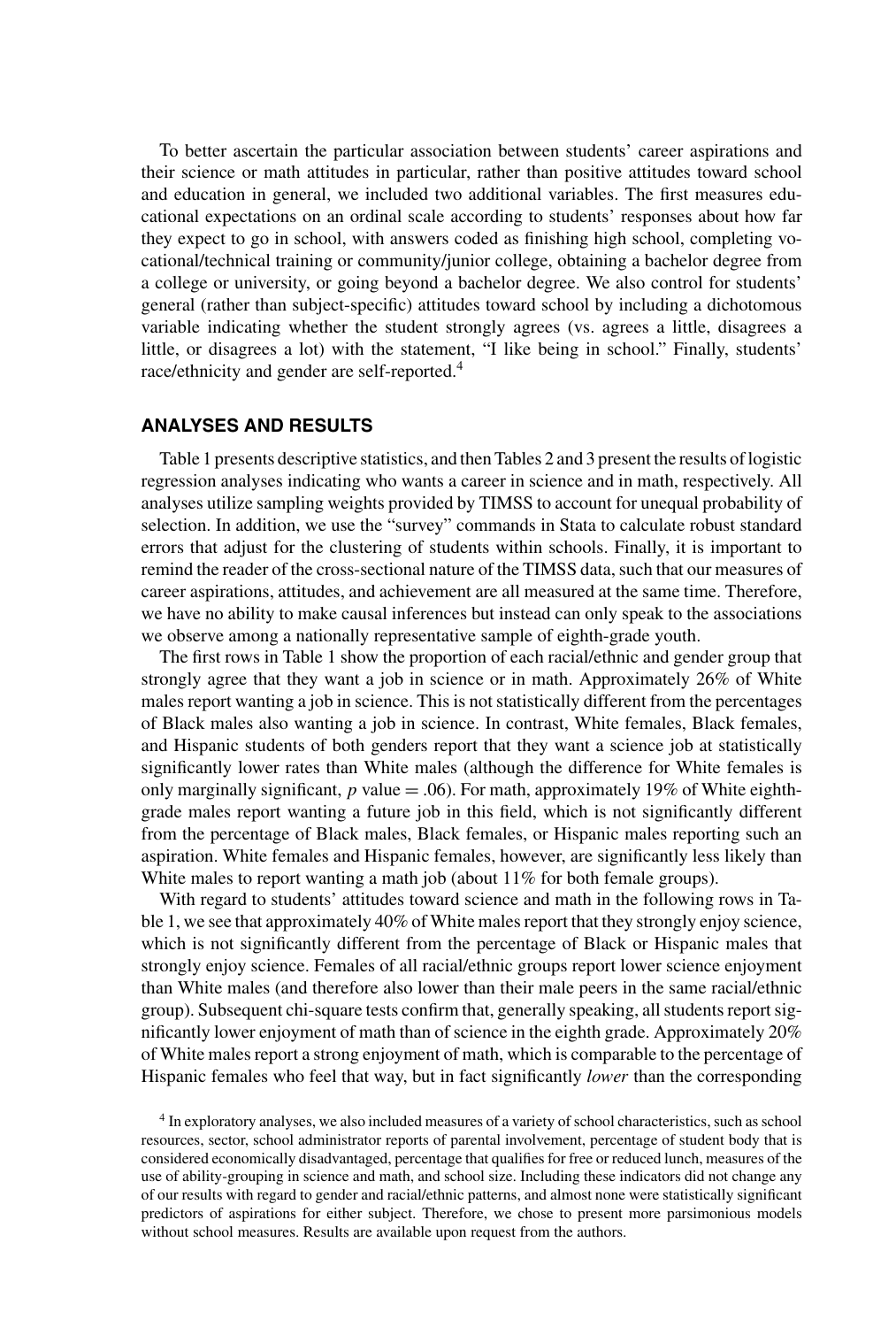|                                                             |                                                 | White                                                     | <b>Black</b>                                     |                                                        | Hispanic                                                 |                                                           |
|-------------------------------------------------------------|-------------------------------------------------|-----------------------------------------------------------|--------------------------------------------------|--------------------------------------------------------|----------------------------------------------------------|-----------------------------------------------------------|
| Variable                                                    | Males                                           | Females                                                   | Males                                            | Females                                                | Males                                                    | Females                                                   |
| Want a career<br>in science<br>Want a career<br>in math     | 0.257<br>(0.437)<br>0.189<br>(0.392)            | $0.233^{+}$<br>(0.423)<br>$0.115***$<br>(0.319)           | 0.221<br>(0.415)<br>0.206<br>(0.405)             | $0.182**$<br>(0.386)<br>0.175<br>(0.380)               | $0.208*$<br>(0.406)<br>0.209<br>(0.407)                  | $0.191**$<br>(0.393)<br>$0.111**$<br>(0.315)              |
| Science enjoyment<br>Math enjoyment                         | 0.399<br>(0.490)<br>0.204                       | $0.308***$<br>(0.462)<br>$0.173**$                        | 0.407<br>(0.492)<br>$0.332***$                   | $0.334*$<br>(0.472)<br>$0.302***$                      | 0.367<br>(0.482)<br>$0.253*$                             | $0.246***$<br>(0.431)<br>0.227                            |
| Science<br>self-concept<br>Math self-concept                | (0.403)<br>0.476<br>(0.500)<br>0.429<br>(0.495) | (0.378)<br>$0.420***$<br>(0.494)<br>$0.376***$<br>(0.485) | (0.471)<br>0.441<br>(0.497)<br>0.431<br>(0.496)  | (0.460)<br>$0.374**$<br>(0.484)<br>$0.362*$<br>(0.481) | (0.435)<br>$0.370***$<br>(0.483)<br>$0.345**$<br>(0.476) | (0.419)<br>$0.259***$<br>(0.439)<br>$0.257***$<br>(0.437) |
| Science test<br>scores<br>Math test scores                  | 560.906<br>(67.093)<br>527.617<br>(72.257)      | 543.730***<br>(63.690)<br>521.824***<br>(67.201)          | 468.913***<br>(69.323)<br>450.533***<br>(70.335) | 457.119***<br>(68.104)<br>445.969***<br>(67.803)       | 490.933***<br>(77.883)<br>469.039***<br>(76.851)         | 473.937***<br>(70.397)<br>461.861***<br>(70.658)          |
| Parent education<br>Less than<br>high school<br>High school | 0.043<br>(0.203)<br>0.206<br>(0.404)            | 0.046<br>(0.209)<br>$0.255***$<br>(0.436)                 | $0.077**$<br>(0.267)<br>0.215<br>(0.411)         | $0.072*$<br>(0.258)<br>0.238<br>(0.426)                | $0.201***$<br>(0.401)<br>$0.273**$<br>(0.446)            | $0.256***$<br>(0.437)<br>$0.311***$<br>(0.463)            |
| Vocational/<br>associates<br>degree<br>College degree       | 0.158<br>(0.365)<br>0.357                       | 0.156<br>(0.363)<br>$0.318**$                             | 0.169<br>(0.376)<br>0.349                        | $0.231***$<br>(0.421)<br>$0.287**$                     | 0.170<br>(0.376)<br>$0.231***$                           | 0.160<br>(0.367)<br>$0.181***$                            |
| Advanced degree                                             | (0.479)<br>0.237<br>(0.425)                     | (0.466)<br>0.226<br>(0.418)                               | (0.477)<br>0.189<br>(0.392)                      | (0.453)<br>0.172<br>(0.378)                            | (0.421)<br>$0.126***$<br>(0.332)                         | (0.385)<br>$0.092***$<br>(0.289)                          |
| Number of books<br>in home<br>Like school                   | 3.381<br>(1.302)<br>0.163<br>(0.370)            | $3.535***$<br>(1.239)<br>$0.268***$<br>(0.443)            | $2.639***$<br>(1.279)<br>$0.246**$<br>(0.431)    | 2.838***<br>(1.207)<br>$0.305***$<br>(0.461)           | 2.600***<br>(1.360)<br>$0.212*$<br>(0.409)               | 2.536***<br>(1.261)<br>$0.296***$<br>(0.457)              |
| School<br>expectations<br>N                                 | 3.148<br>(0.873)<br>2742                        | $3.218***$<br>(0.820)<br>2956                             | 3.118<br>(0.919)<br>542                          | $3.316***$<br>(0.822)<br>635                           | 2.921 ***<br>(0.986)<br>690                              | $3.000***$<br>(0.959)<br>731                              |

**TABLE 1 Means and Standard Deviations by Gender and Racial/Ethnic Subgroup**

Notes: Standard deviations are in parentheses. Career aspirations, enjoyment, and selfconcept variables all range from 0 to 1, whereas science test scores range from 265 to 772 and math test scores range from 253 to 738. All estimates are weighted. Statistically significant differences from White males are noted with the following: ∗∗∗p *< .*001, ∗∗p *< .*01, <sup>∗</sup>p *< .*05, and <sup>+</sup>p *< .*10.

percentage of Black males, Black females, and Hispanic males. Indeed, White females are the only group who report significantly less enjoyment of math than White males.

Slightly less than 50% of White males report high levels of self-concept, such that they report doing very well in science. This is significantly higher than for all other groups with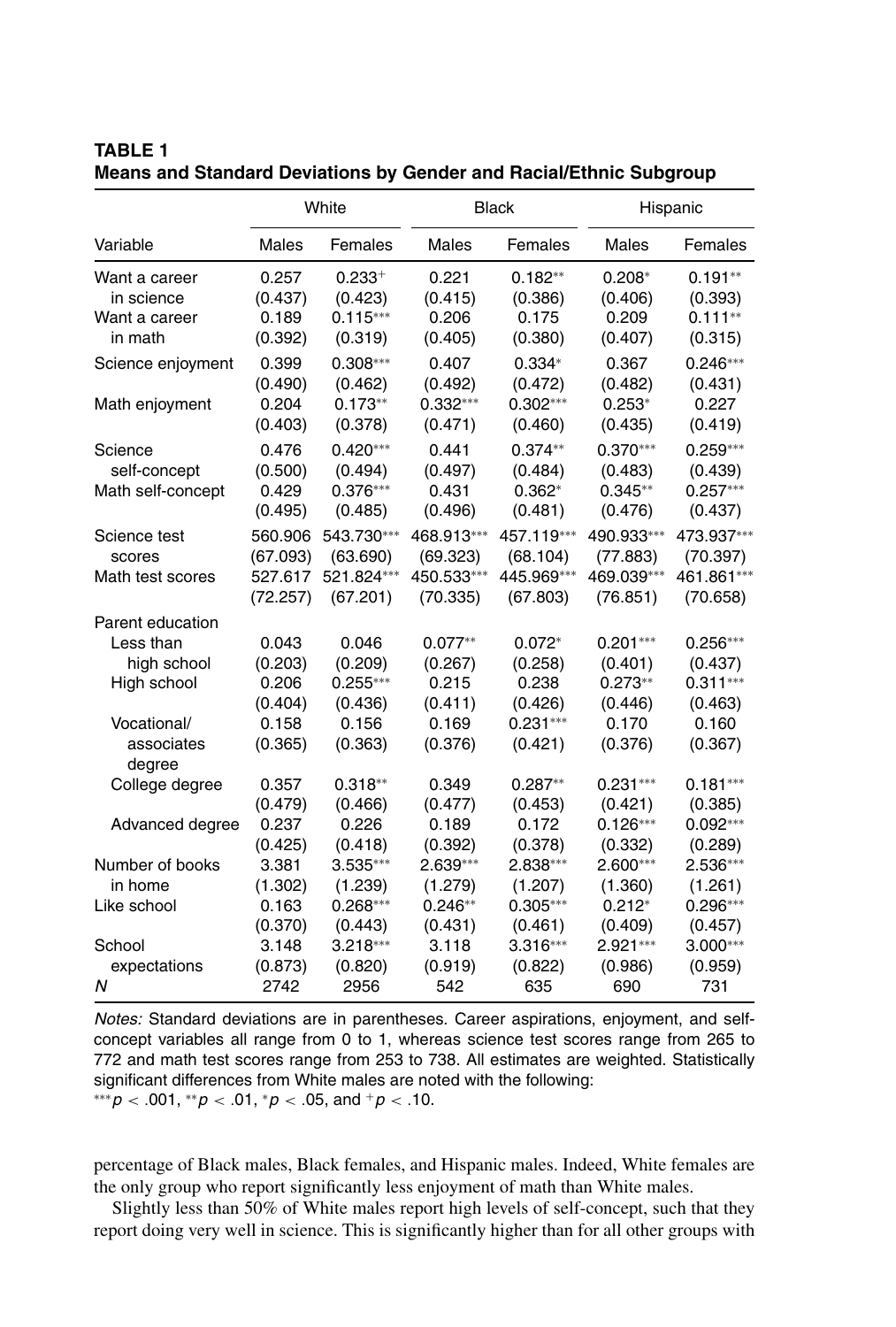|                                                   | Model 1     | Model 2    | Model 3    | Model 4    | Model 5    | Model 6    |
|---------------------------------------------------|-------------|------------|------------|------------|------------|------------|
| Race/gender (White male $=$ reference)            |             |            |            |            |            |            |
| White female                                      | $0.875^{+}$ | $0.774***$ | 0.980      | $0.844*$   | $0.829**$  | 1.055      |
|                                                   | (0.062)     | (0.054)    | (0.078)    | (0.063)    | (0.057)    | (0.083)    |
| <b>Black female</b>                               | $0.653**$   | $0.567***$ | $0.659**$  | $0.647**$  | 0.802      | 0.904      |
|                                                   | (0.090)     | (0.078)    | (0.102)    | (0.097)    | (0.112)    | (0.148)    |
| <b>Black male</b>                                 | 0.839       | 0.844      | 0.806      | 0.869      | 1.124      | 1.018      |
|                                                   | (0.117)     | (0.125)    | (0.117)    | (0.126)    | (0.172)    | (0.153)    |
| Hispanic female                                   | $0.684**$   | $0.694**$  | 0.927      | 0.869      | 0.872      | 1.199      |
|                                                   | (0.096)     | (0.095)    | (0.155)    | (0.118)    | (0.117)    | (0.197)    |
| Hispanic male                                     | $0.770*$    | 0.867      | 0.861      | 0.929      | 1.029      | 1.015      |
|                                                   | (0.093)     | (0.106)    | (0.104)    | (0.112)    | (0.124)    | (0.123)    |
| Parent education (High school degree = reference) |             |            |            |            |            |            |
| Less than high                                    |             | 1.035      | 1.095      | 1.077      | 1.086      | 1.142      |
| school degree                                     |             |            |            |            |            |            |
|                                                   |             | (0.128)    | (0.149)    | (0.139)    | (0.134)    | (0.158)    |
| Vocational/associates<br>degree                   |             | 0.896      | 0.884      | 0.902      | 0.898      | 0.880      |
|                                                   |             | (0.077)    | (0.083)    | (0.083)    | (0.078)    | (0.085)    |
| College degree                                    |             | 0.977      | 0.962      | 0.966      | 0.919      | 0.906      |
|                                                   |             | (0.077)    | (0.084)    | (0.078)    | (0.074)    | (0.080)    |
| Advanced degree                                   |             | 0.951      | 0.932      | 0.903      | 0.877      | 0.854      |
|                                                   |             | (0.097)    | (0.103)    | (0.099)    | (0.092)    | (0.098)    |
| Number of books                                   |             | 1.096***   | 1.062*     | $1.057*$   | 1.043      | 1.011      |
| in the home                                       |             | (0.029)    | (0.030)    | (0.029)    | (0.029)    | (0.030)    |
| Like school                                       |             | 1.802***   | $1.273**$  | $1.581***$ | $1.842***$ | 1.267**    |
|                                                   |             | (0.127)    | (0.096)    | (0.115)    | (0.133)    | (0.098)    |
| School expectations                               |             | 1.692***   | $1.547***$ | 1.542***   | 1.580***   | $1.424***$ |
|                                                   |             | (0.085)    | (0.079)    | (0.075)    | (0.082)    | (0.073)    |
| Science enjoyment                                 |             |            | $6.048***$ |            |            | 4.878***   |
|                                                   |             |            | (0.402)    |            |            | (0.355)    |
| Science self-concept                              |             |            |            | $3.275***$ |            | 1.687***   |
|                                                   |             |            |            | (0.216)    |            | (0.127)    |
| Science test score                                |             |            |            |            | $1.004***$ | $1.003***$ |
|                                                   |             |            |            |            | (0.001)    | (0.001)    |
| Constant                                          | $0.350***$  | $0.043***$ | $0.027***$ | $0.035***$ | $0.008***$ | $0.008***$ |
|                                                   | (0.020)     | (0.008)    | (0.005)    | (0.006)    | (0.002)    | (0.002)    |

#### **TABLE 2 Odds Ratios From Logistic Regression Predicting Science Career Aspirations**

Exponentiated standard error is in parentheses.

∗∗∗<sup>p</sup> *< .*001, ∗∗<sup>p</sup> *< .*01, <sup>∗</sup><sup>p</sup> *< .*05, <sup>+</sup><sup>p</sup> *< .*10; <sup>N</sup> = 8*,*182.

the exception of Black males. Approximately, 43% of White males report high self-concept in math, which does not differ from reports by Black males, but is significantly higher than the remaining groups (which includes females of all groups as well as Hispanic males).

Turning to the means for math and science test scores, we see that White males have the highest test scores in both subjects compared to all other groups. It is also clear that while White males do have a test score advantage over their White female peers, this disparity is modest when considered next to the disparities observed between White males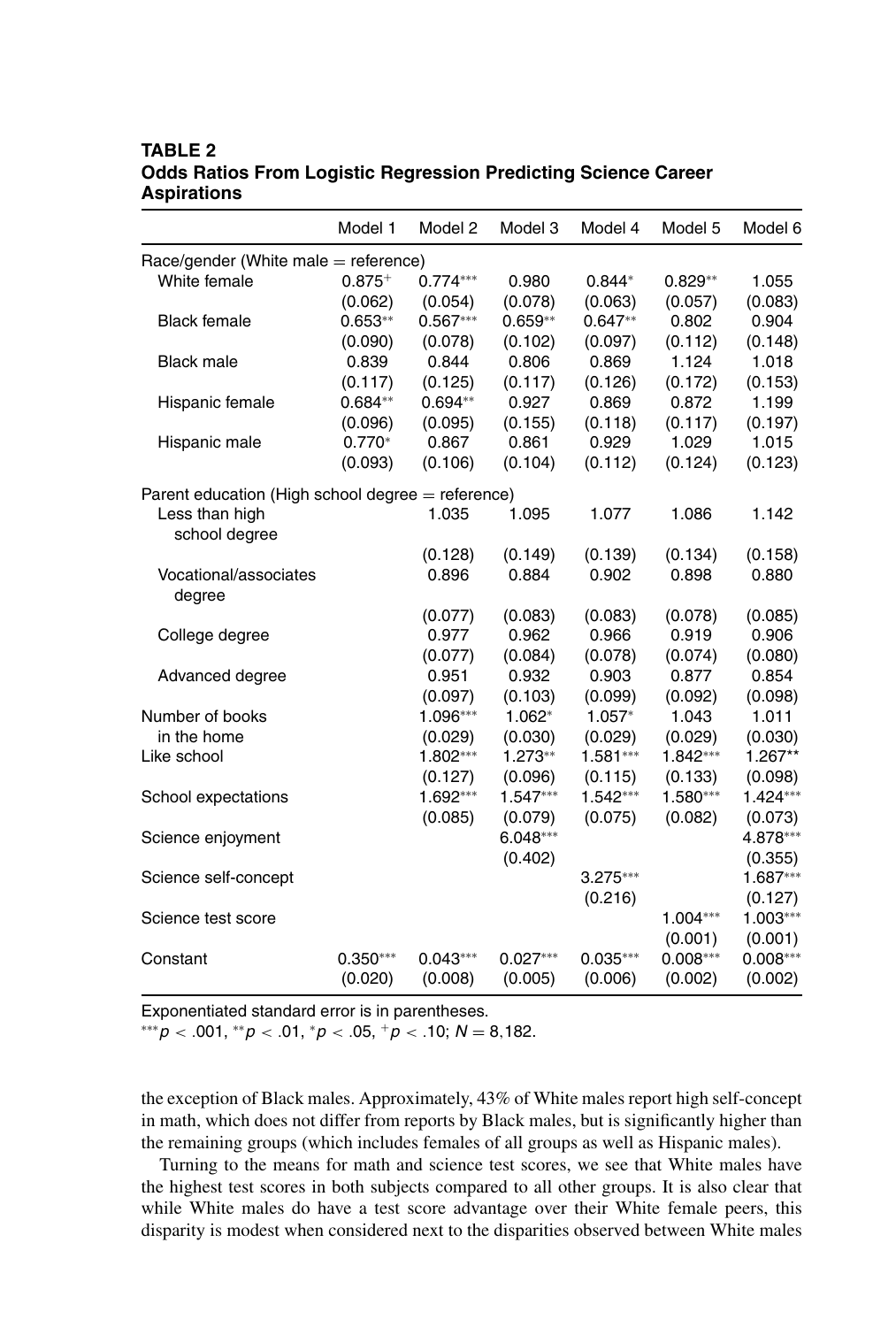|                                                   | Model 1    | Model 2      | Model 3    | Model 4     | Model 5    | Model 6    |
|---------------------------------------------------|------------|--------------|------------|-------------|------------|------------|
| Race/gender groups (White male $=$ reference)     |            |              |            |             |            |            |
| White female                                      | $0.553***$ | $0.481***$   | $0.526***$ | $0.508***$  | $0.492***$ | $0.536***$ |
|                                                   | (0.045)    | (0.039)      | (0.045)    | (0.043)     | (0.040)    | (0.047)    |
| <b>Black female</b>                               | 0.910      | $0.780*$     | $0.680**$  | 0.859       | 0.983      | $0.755*$   |
|                                                   | (0.110)    | (0.094)      | (0.084)    | (0.102)     | (0.121)    | (0.095)    |
| <b>Black male</b>                                 | 1.144      | 1.106        | 0.873      | 1.102       | 1.350*     | 0.928      |
|                                                   | (0.141)    | (0.142)      | (0.117)    | (0.135)     | (0.187)    | (0.130)    |
| Hispanic female                                   | $0.537**$  | $0.496***$   | $0.474***$ | $0.583**$   | $0.563**$  | $0.533***$ |
|                                                   | (0.101)    | (0.090)      | (0.087)    | (0.104)     | (0.102)    | (0.096)    |
| Hispanic male                                     | 1.139      | 1.201        | 1.110      | $1.280^{+}$ | $1.351*$   | 1.178      |
|                                                   | (0.150)    | (0.158)      | (0.154)    | (0.165)     | (0.179)    | (0.166)    |
| Parent education (High school degree = reference) |            |              |            |             |            |            |
| Less than high school                             |            | 1.152        | 1.191      | 1.211       | 1.212      | 1.233      |
|                                                   |            | (0.158)      | (0.170)    | (0.168)     | (0.166)    | (0.177)    |
| Vocational/associates                             |            | 1.012        | 1.002      | 0.997       | 1.017      | 0.992      |
| degree                                            |            | (0.107)      | (0.108)    | (0.108)     | (0.108)    | (0.110)    |
| College degree                                    |            | 1.008        | 1.094      | 0.959       | 0.956      | 1.048      |
|                                                   |            | (0.102)      | (0.116)    | (0.097)     | (0.096)    | (0.110)    |
| Advanced degree                                   |            | 0.977        | 1.042      | 0.930       | 0.915      | 1.002      |
|                                                   |            | (0.112)      | (0.128)    | (0.110)     | (0.106)    | (0.124)    |
| Number of books                                   |            | 1.051 $\sim$ | 1.028      | 1.036       | 1.017      | 1.014      |
| in the home                                       |            | (0.031)      | (0.032)    | (0.033)     | (0.031)    | (0.034)    |
| Like school                                       |            | 2.083***     | 1.335***   | 1.854***    | $2.102***$ | 1.319**    |
|                                                   |            | (0.161)      | (0.115)    | (0.148)     | (0.163)    | (0.116)    |
| School expectations                               |            | $1.421***$   | 1.326***   | 1.280***    | $1.332***$ | 1.246***   |
|                                                   |            | (0.072)      | (0.069)    | (0.066)     | (0.069)    | (0.068)    |
| Math enjoyment                                    |            |              | 5.572***   |             |            | 4.428***   |
|                                                   |            |              | (0.448)    |             |            | (0.370)    |
| Math self-concept                                 |            |              |            | $3.013***$  |            | 1.914***   |
|                                                   |            |              |            | (0.223)     |            | (0.154)    |
| Math test score                                   |            |              |            |             | $1.003***$ | 1.001      |
|                                                   |            |              |            |             | (0.001)    | (0.001)    |
| Constant                                          | $0.236***$ | $0.055***$   | $0.046***$ | $0.048***$  | $0.016***$ | $0.036***$ |
|                                                   | (0.013)    | (0.010)      | (0.009)    | (0.009)     | (0.005)    | (0.012)    |
|                                                   |            |              |            |             |            |            |

**TABLE 3 Odds Ratios From Logistic Regression Predicting Math Career Aspirations**

Exponentiated standard error is in parentheses.

∗∗∗<sup>p</sup> *< .*001, ∗∗<sup>p</sup> *< .*01, <sup>∗</sup><sup>p</sup> *< .*05, <sup>+</sup><sup>p</sup> *< .*10; <sup>N</sup> = 82*,*027.

and Black and Hispanic youth of both genders. For example, the difference between the average science test score for Black females and White males is approximately one and a half standard deviations. In general, White males have an advantage of a standard deviation or more compared to Black and Hispanic students for test scores in both subjects.

In sum, minority adolescent boys tend to have rather similar attitudes toward science and math compared to White adolescent boys. Yet the achievement of Black and Hispanic male youth trails behind that of White males by a very large margin. Females from all backgrounds tend to have less enjoyment and self-concept in math and science than White males, with the exception found for math such that only White females report significantly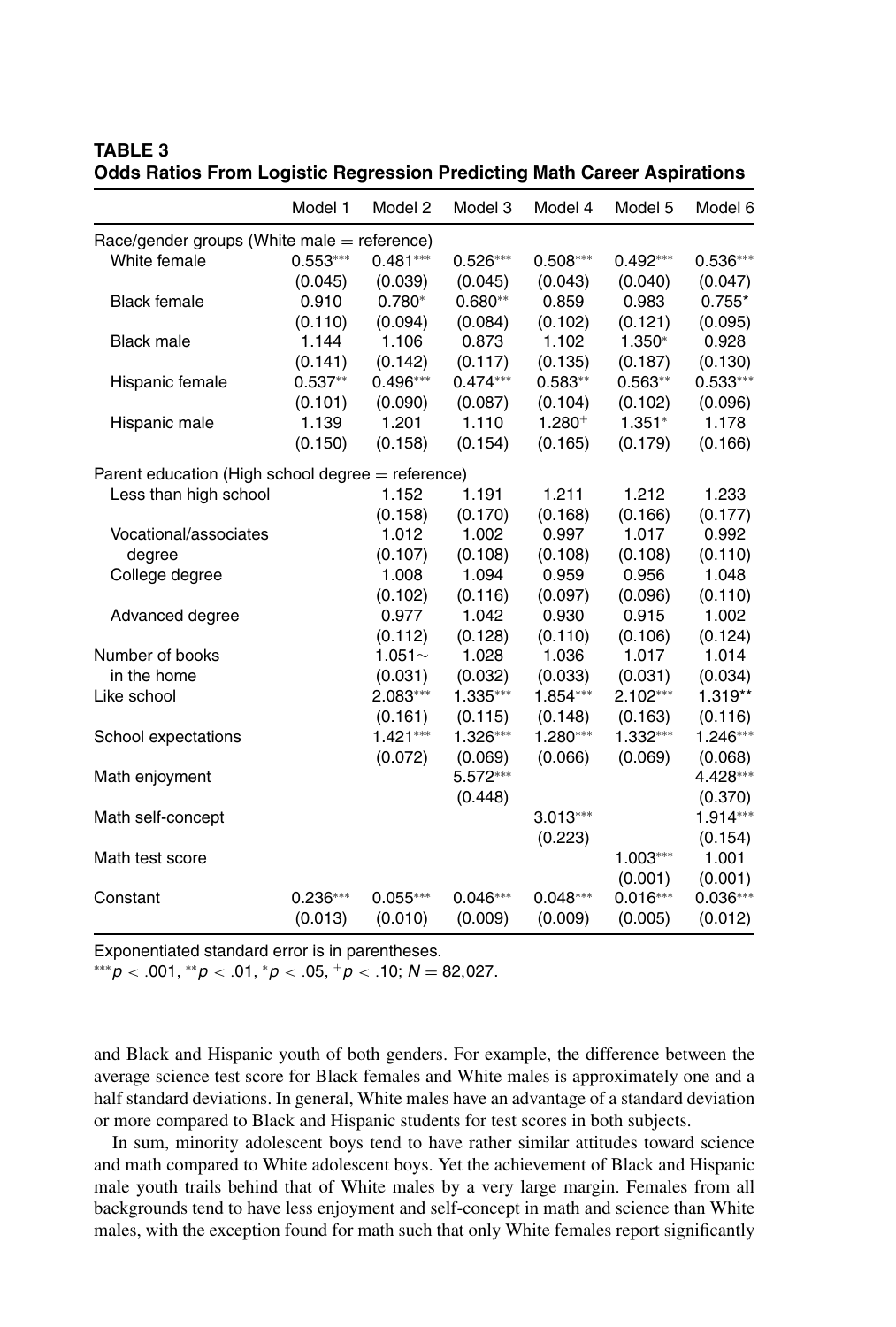less math enjoyment than their male peers. In addition, in some sense, Black and Hispanic females could be considered doubly disadvantaged, as both their achievement test scores as well as their attitudes are far below those of White males.

Finally, we include means and standard deviations by subgroup for all of our control variables in the analyses. We note that White students of both genders have generally higher levels of parental education and report more books in the home than their Black and Hispanic peers.<sup>5</sup> In addition, White males were significantly lower than all other subgroups in terms of liking school. White and Black females reported significantly higher educational expectations than White males, whereas Hispanic students of both genders reported significantly lower expectations.

#### **Results of Logistic Regression Analyses: Predicting Science Career Aspirations**

Table 2 displays results from logistic regression analyses predicting whether or not students report having strong aspirations for a career in science. We present odds ratios, which indicate the change in the odds of aspiring to a science career that is associated with a unit change in a given independent variable. In general, odds ratios greater than 1 indicate an increase in the likelihood of having science career aspirations, whereas ratios less than 1 would indicate a decrease. With regard to our interest in gender and racial/ethnic disparities, we choose White males as the reference category and enter separate indicators for each remaining subgroup (Black females, Hispanic males, etc.). By looking at the odds ratios, we can therefore see whether each subgroup is more likely (ratio greater than 1) or less likely (ratio less than 1) than White males to report having science career aspirations. With the addition of measures of attitudes and achievement in subsequent models, we can then examine whether gender and racial/ethnic patterns change once these other indicators are taken into account.6

Consistent with the patterns observed in Table 1, in Model 1 of Table 2 we see that with the exception of Black male students, youth from all other racial/ethnic and gender subgroups are statistically significantly less likely than White males to desire a science career (although the odds ratio for White females is only marginally significant at  $p = .06$ ). Model 2 adds measures of family social class background as well as general educational attitudes. The odds ratio for Hispanic males increases toward 1 and is no longer statistically significant. Supplemental analyses confirm that it is the inclusion of the social background measures of parent education level and number of books in the home in Model 2 that lead to this change.<sup>7</sup> While there are significant main effects for the measure of number of books in the home, liking school, and educational expectations on wanting a career in science, the inclusion of these measures does not change the fact that White, Black, and Hispanic females remain less likely than White males to desire a science career (indeed the odds ratio for White females decreases and is now significant at  $p < .001$  due to including liking school and school expectations, two measures on which they have an advantage).

<sup>5</sup> In Table 1, we indicate statistically significant differences between each subgroup and White males, as this is our primary focus of comparison. However, additional tests (chi-square and ANOVA) confirm that White females have significantly higher parent education levels and reports of number of books in the home than Hispanic and Black youth.

<sup>6</sup> In exploratory analyses, we also calculated marginal effects for all of our models to address concerns that some have voiced about the accuracy of comparing differences across nested models (Mood, 2009). The results were consistent with the patterns presenting here using odds ratios. Results are available upon request.

 $<sup>7</sup>$  All supplementary analyses mentioned in the text are available upon request from the authors.</sup>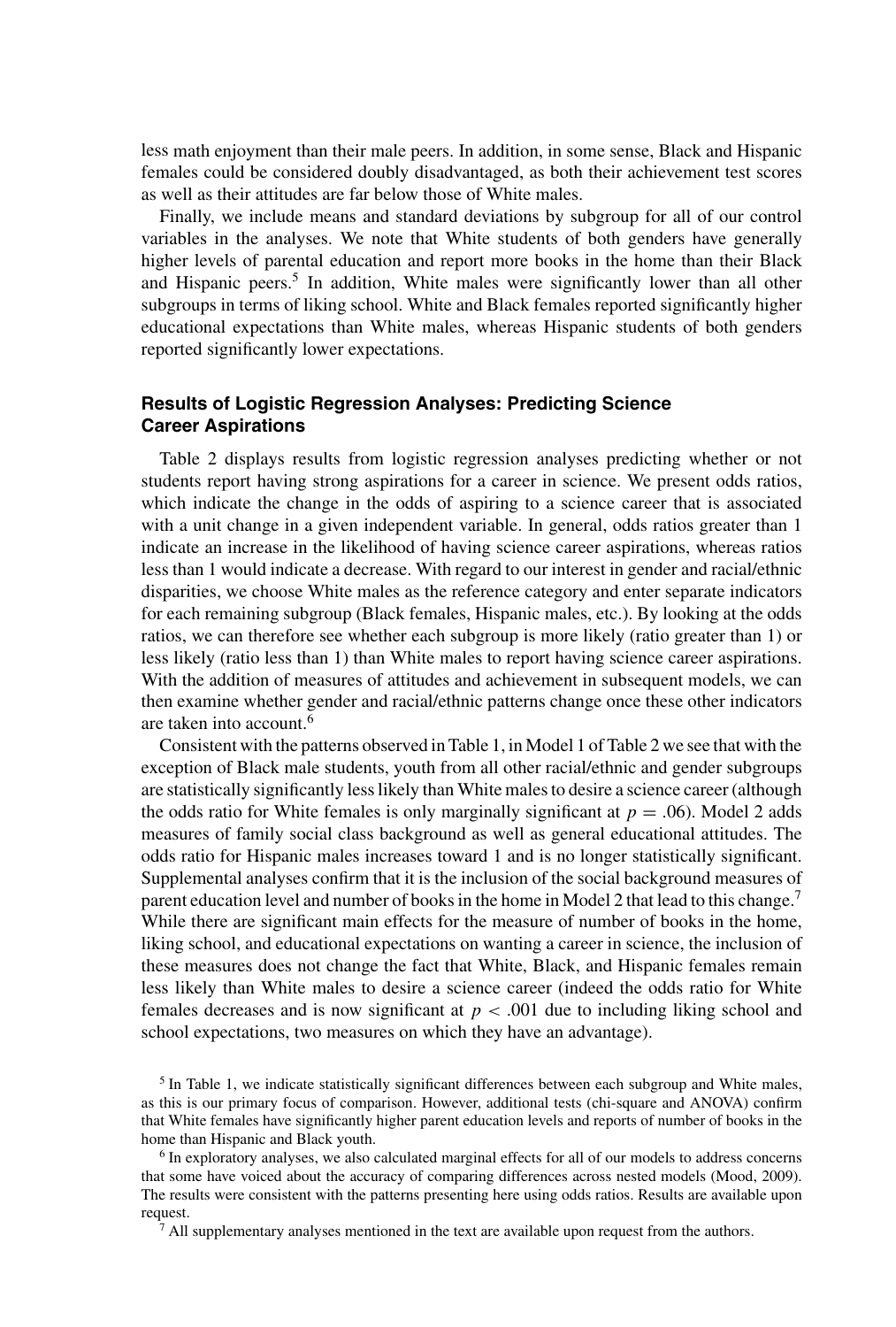In Model 3, we add the measure for enjoying science to the model, which has a positive and significant association with science career aspirations. For both White and Hispanic females, the odds ratios increase toward 1 and are no longer statistically significant. This indicates that White and Hispanic females with the same level of science enjoyment as White males have comparable aspirations toward a science career. In Model 4, we remove the enjoyment measures and add the measure for science self-concept, so that we can observe the independent associations of each of these attitude measures with career aspirations. Science self-concept also has a positive and significant association with science career aspirations. In this model, White females are once again less likely to want a science career than their male peers, but for Hispanic females, adding self-concept has the same result as adding science enjoyment observed in Model 3, namely that it increases the odds ratio toward 1 and it is no longer statistically different from White males. So for Hispanic females, self-concept and enjoyment have the same association in terms of explaining their lower relative aspirations toward science careers. This stands in contrast to the result observed for White females, where accounting for differences in self-concept does not change their lower observed aspirations relative to White males.

In Model 5, we add students' science test scores, which also have a positive and significant association with science career aspirations. With the inclusion of this measure, White girls remain less likely than their White male peers to report wanting a job in science. However, Black and Hispanic girls now have equal odds of declaring science career aspirations as White males. We note that the addition of test scores to the model is the only instance where we see the female Black odds ratio increase toward 1 and become nonsignificant, suggesting that achievement differences may be particularly important in understanding their relatively lower science career aspirations relative to White males.

Model 6 is the full model, which includes test scores as well as enjoyment and self-concept in science. When all of these factors are taken into account, no gender or racial/ethnic disparities exist in aspirations toward a science degree. Also, we note that enjoyment and self-concept continue to be positively and significantly associated with science career aspirations net of test scores, although the magnitude of the associations is attenuated when all three measures are in the model together.<sup>8</sup>

#### **Results of Logistic Regression Analyses: Predicting Math Career Aspirations**

We now turn to the results predicting the math career aspirations of adolescent youth. Consistent again with Table 1, the results of the baseline model in Table 3 indicate that White and Hispanic girls have significantly lower odds of aspiring toward a math career. Specifically, they are approximately 50% less likely than White males to report such an aspiration. Black youth of both genders and Hispanic males are as likely as White males to report a strong aspiration toward a math career.

Model 2 adds indicators of social class and general school attitudes.We observe no change to the odds ratios for White and Hispanic girls. Also, Black girls are now significantly less likely to aspire to a math occupation than White males. Additional tests confirm that it is adding the school attitude variables that results in this change, suggesting that once we

<sup>&</sup>lt;sup>8</sup> We tested for but did not find interactions between racial/ethnic and gender groups and our core variables of interest (enjoyment, self-concept, and achievement) with regard to aspirations for a career either in science or in math.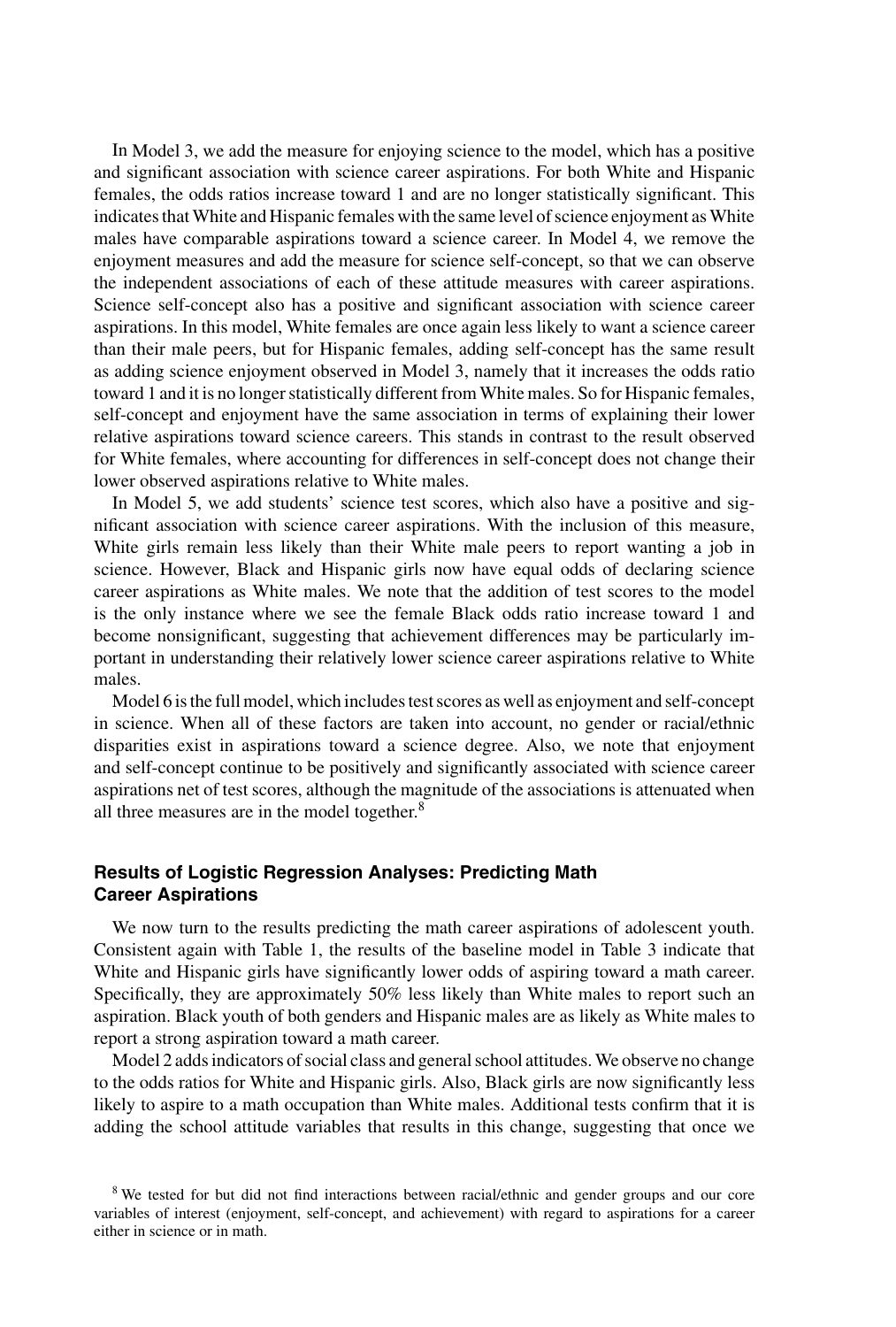account for the fact that Black adolescent girls have generally higher proschool attitudes than White males, a difference in math career aspirations emerges.

In Model 3, we add enjoying math to the model, which has a positive and significant association with math career aspirations. However, we observe no real changes to gender and racial/ethnic patterns as White, Hispanic, and Black girls all remain less likely than White males to want a math career. Given that we observed in Table 1 that White females were the only group with significantly lower math enjoyment relative to White males, this result (or lack thereof) is not surprising. In Model 4, we include the indicator for math selfconcept, which also has a significant association with math career aspirations. While White and Hispanic girls remain less likely relative to White males to aspire toward a math career, with the inclusion of this measure in Model 4 we see that the odds ratio for Black females increases toward 1 and is no longer statistically significant. In Model 5, we add students' math test scores, which are significantly associated with math career aspirations. With the inclusion of achievement, Black girls' aspirations are again not significantly different from those of White males, and Black and Hispanic males are actually significantly more likely to want a math career compared to White males. However, White and Hispanic girls remain approximately half as likely to want a math career.

Model 6 is the cumulative model including all measures of math attitudes as well as achievement. Interestingly, test score is no longer significantly associated with math career aspirations. As we have seen quite consistently across the models predicting math career aspirations, minority males are not statistically different from White males in this final model. However, girls of all racial/ethnic groups are significantly less likely than White males to want a career in math. Compared to the baseline model, we have basically explained none of the disparities between White and Hispanic females on the one hand, and White males on the other. For Black girls, we have uncovered protective mechanisms that once taken into account, reveal a disparity in aspirations compared to White males (although subsequent tests reveal that they have higher math career aspirations than their White and Hispanic female peers).

#### **DISCUSSION AND CONCLUSION**

The results of our study indicate that even at this early stage in young people's life trajectories, before they enter high school and long before they enter college, disparities in science and math career aspirations are apparent. Interestingly, Black male youth are the only subgroup that shows comparable aspirations to White males in both subjects before accounting for other factors. For other subgroups, however, we observe distinct patterns by subject, so that patterns of equity are different for science career aspirations than they are for math. For example, Hispanic males' aspirations toward a future math career do not differ significantly from those of White males, whereas their lower relative science aspirations can be explained by social background differences. Comparing White male aspirations to different female subgroups, we are able to explain disparities in science career aspirations by taking into account attitudes and achievement, factors known to influence choice of college major and occupation much later in life. Yet for math career aspirations, some gender disparities among adolescent youth prove stubbornly persistent, regardless of all indicators we consider. We return to a discussion of math disparities a little later in this section.

It is important to note that with regard to career aspirations in science, our results are consistent with theories of intersectionality; namely there is not a singular story that appears to explain the lower relative aspirations of females across different racial/ethnic groups.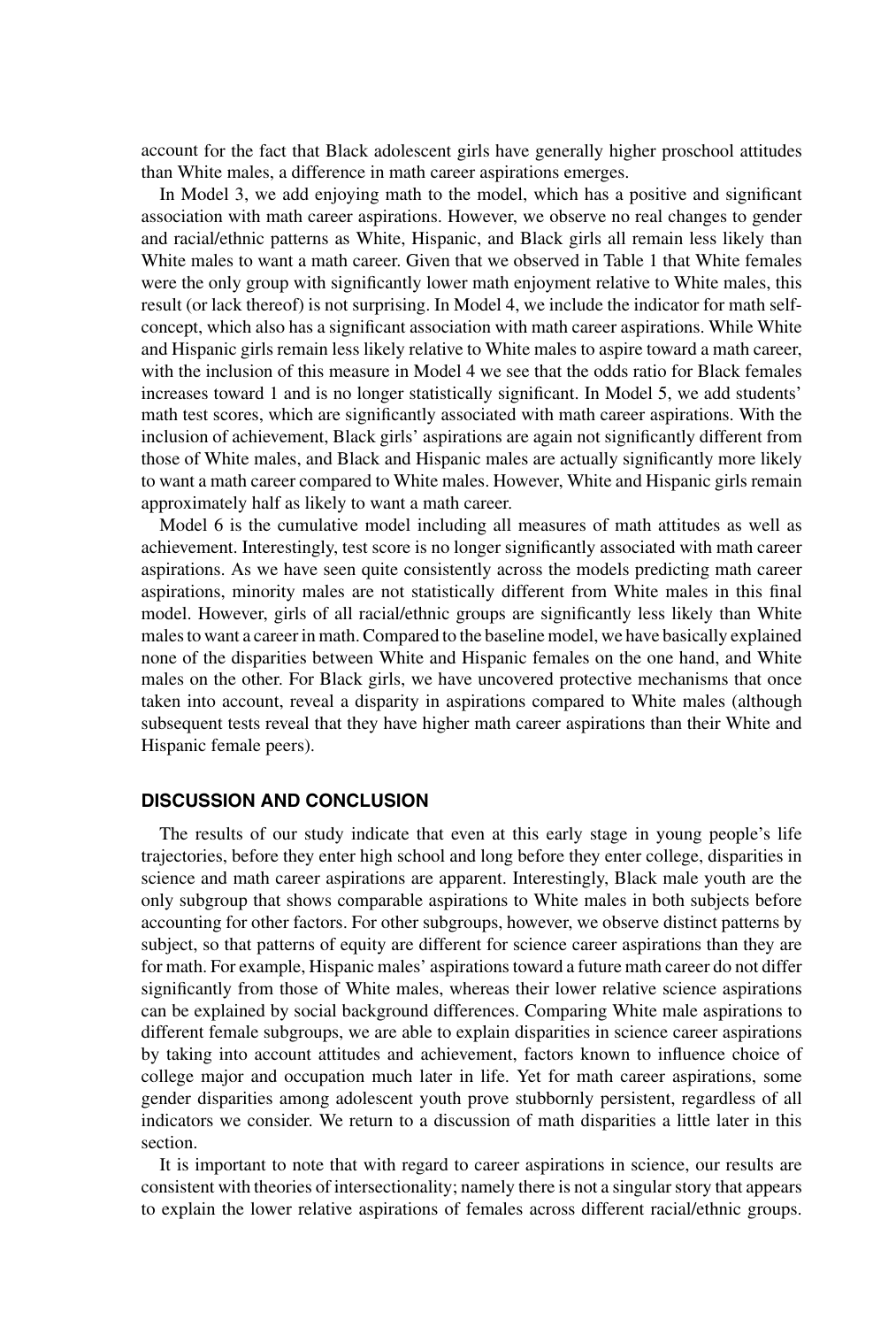Specifically, for Black females, the elements of the Eccles et al. expectancy-value model included here, self-concept and enjoyment of science, did not help to explain their lower likelihood of aspiring toward a science career. Instead, it seems that achievement may be an instrumental part of the story, as once differences are held constant, Black females are as likely as White males to aspire toward a science career. Adjusting for achievement similarly results in comparable science aspirations for Hispanic females. Yet in contrast to the patterns observed for Black females, accounting for enjoyment and self-concept also results in predicted levels of science aspirations for Hispanic females that are comparable to White males. Thus the expectancy-value model appears to work well to explain the lower relative science career aspirations of Hispanic females, but not their Black female peers. For White females, however, only one aspect of the Eccles et al. model appears to contribute to their relatively lower aspirations toward a job in science. Specifically, adjusting for differences in science enjoyment led to comparable aspirations between White females and their male peers. Thus while women's lower self-concept is a key reason behind gender differences in choice of college among older youth (Correll, 2001), it appears that enjoyment of science is perhaps an important driver behind gender difference in career aspirations at younger ages, at least in the case of White and Hispanic girls.

The general importance of students' enjoyment of science during adolescence warrants further discussion. The association of enjoyment with aspirations in science (as well as math) is stronger than we observe for respective levels of self-concept, suggesting that enjoyment is a crucial factor in the development of future interests. For example, a student who is average on all other indicators in the model and reports the highest level of science enjoyment has a predicted probability of .43 for aspiring toward a science career. In contrast, an average student reporting the highest level of self-concept has a predicted probability of .26 for related career aspirations.

As mentioned before, the TIMSS data are limited by their cross-sectional nature. However, because they survey students from both fourth- and eighth-grade cohorts, we can compare differences across age groups. As seen in Figure 1, well more than half of the students from all groups report strongly enjoying science in the fourth grade. Among eighth-grade students, this proportion decreases across the board—yet more so for female adolescents than for male adolescents. While there are no differences between groups in science enjoyment in the fourth grade, there are significant differences in the eighth grade, such that significantly lower proportions of females from all racial/ethnic backgrounds report strongly enjoying science in comparison to White males (as well as their male peers of the same background). Albeit descriptive, these patterns suggest that our educational system does a poor job of maintaining students' love of science as they develop into adolescence, particularly for girls. This pattern is also consistent with some prior research on a decline in science attitudes as girls get older and points to the time period between the fourth and eighth grades as a critical point of intervention for gender equity in career aspirations (Greenfield, 1997; Sorge, 2007).

Stepping back, in contrast to some research that has argued that the importance of student enjoyment is overrated (Loveless, 2006), we suggest otherwise. While it may be the case that enjoyment and positive affect toward science are not necessarily the strongest predictors of how well students score on standardized examinations, nevertheless such attitudes may be crucial to keep students (particularly at younger ages) interested in the possibility of pursuing a related career in the future. An educational system that focuses on increasing achievement without some degree of attention to whether students are engaged and having positive experiences is unlikely to produce greater numbers of future scientists, especially female ones. Given the current high-stakes testing environment that characterizes our nation's schools, teachers may well be challenged to promote a love of science among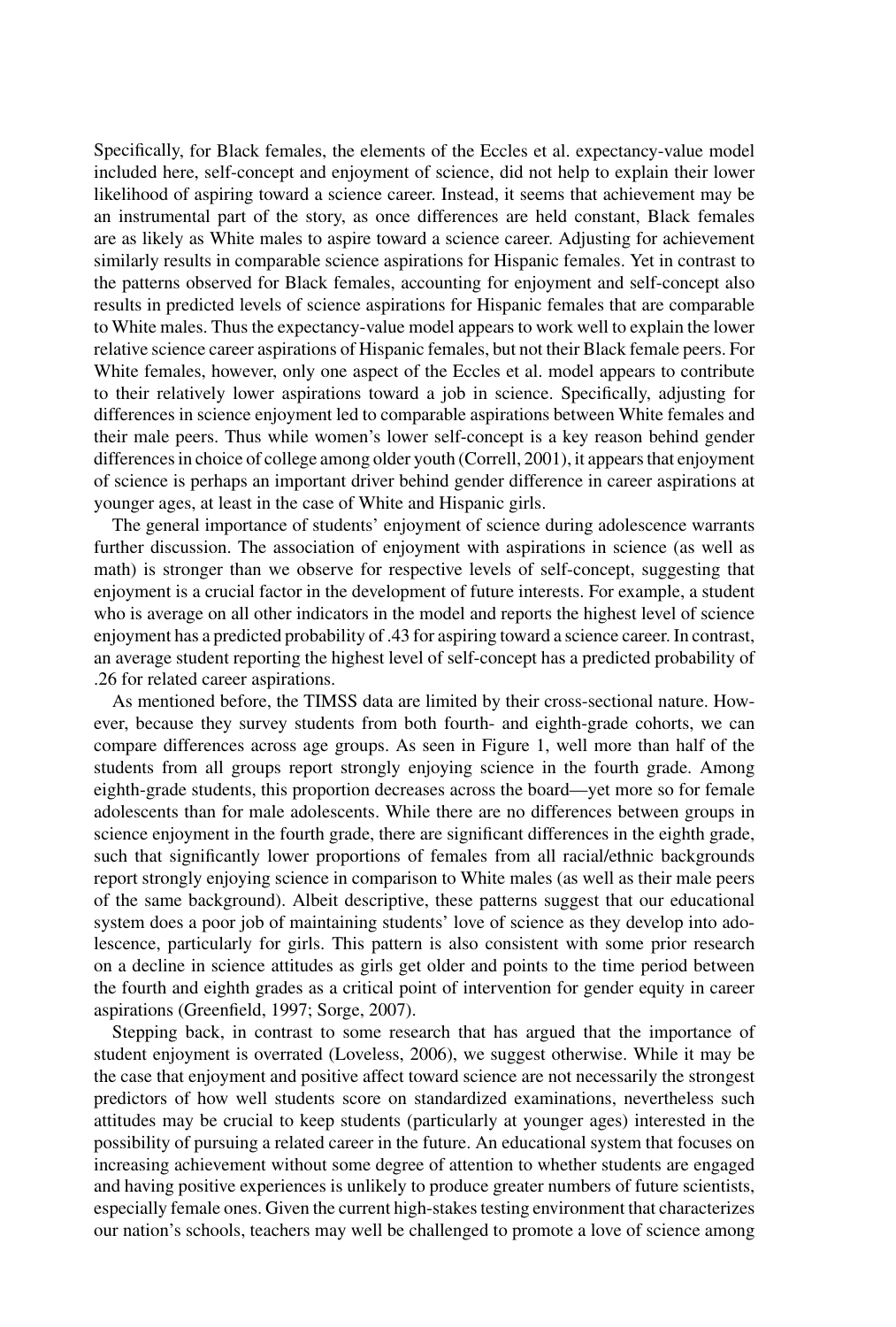

Figure 1. Proportion of students who report that they strongly enjoy science by grade level, race/ethnicity, and gender. An asterisk denotes a statistically significant difference from White males at *p<.*05.

their students (Taylor, Jones, Broadwell, & Oppewal, 2008). This speaks to the importance of pedagogical techniques that promote both increases in student learning and enjoyment, such as active and cooperative learning (Hsu, 2008; Hug, Krajcik, & Marx, 2005).

We mentioned earlier that aspirations toward a science career are largely independent of aspirations toward a math career. It appears that adolescents view these subjects quite distinctly, and for reasons we cannot adequately explain with the measures considered here, females of all racial/ethnic backgrounds remain less likely than White males (and actually males in general) to find a future career in math very appealing. More research is clearly needed to understand why an aversion to math careers appears so firmly entrenched at this early stage of girls' lives, particularly among White and Hispanic females. For instance, while the aspects of the Eccles et al. model considered here, self-concept and math enjoyment, do not appear to help explain disparities in career aspirations, it is possible that other aspects of the expectancy-value model may be more pertinent. Specifically, due to data limitations, we were not able to consider the other dimensions of subjective task value, namely utility and attainment value. With the availability of such measures, perhaps we could better account for disparities among one or more subgroups. Furthermore, qualitative studies might be able to shed light on what kinds of occupations students at this age think of when asked about a math or science career (Archer et al., 2010). Prior research has shown that children and youth of both genders are prone to stereotypical images of older White males with glasses and a labcoat when asked to draw a scientist (Scherz & Oren, 2006). Perhaps images of math occupations and/or mathematicians are even more skewed, or the tasks and work involved in math careers is viewed by some girls as even less appealing, perhaps more abstract and less relevant outside of school. Our comments are necessarily speculative but point to directions that perhaps future research can address.

Turning to differences among male students, our results indicate that adolescent boys from different racial/ethnic backgrounds have generally similar aspirations toward future careers in math and science. The exception to this pattern worth noting is that White and Hispanic male youth have comparable science aspirations only when social background differences are taken into account. Such findings again speak to the importance of moving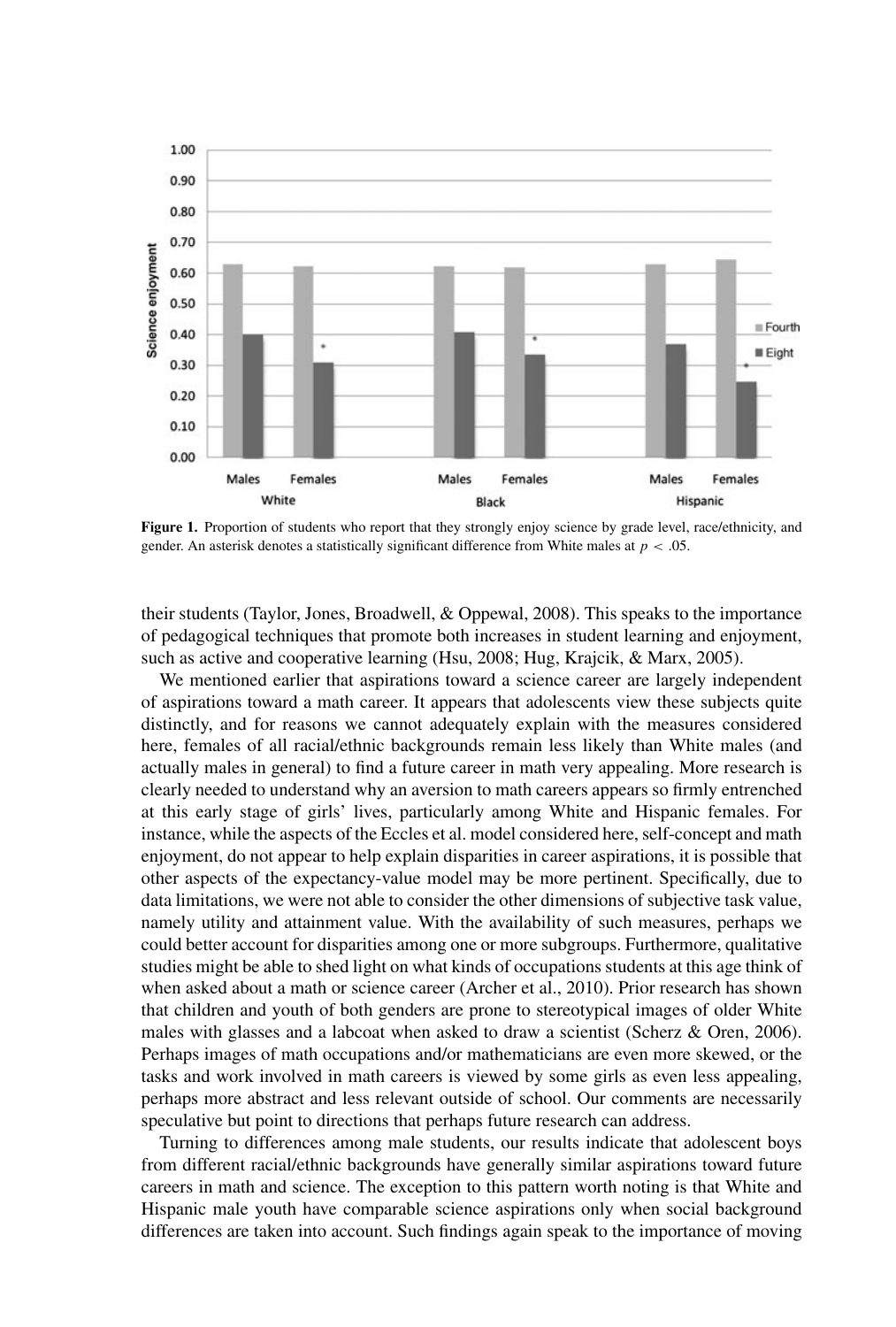beyond a one-size-fits-all model for explaining disparities between different racial/ethnic and gender subgroups.

Nevertheless, from the perspective of equity, the relatively high science and math career aspirations of Hispanic and Black males is an encouraging result, albeit one that warrants cautious optimism. The achievement gap between White males on the one hand, and Black and Hispanic males on the other, is very large in scope and cannot be overlooked. While minority male adolescents may aspire toward careers in science and math in spite of their relatively low levels of achievement, they may be thwarted by future struggles to meet academic requirements and prerequisites (as well as other known obstacles such as less access to economic and social resources and the possibility of a discriminatory environment). This is consistent with evidence of high levels of interest in STEM majors among minority college-aged youth, but relatively low rates of persistence (Anderson & Kim, 2006; Cole & Espinoza, 2008). In contrast, for Black and Hispanic females in our analyses, we noted earlier that once their lower science achievement was taken into account, their science aspirations reached those of White males, suggesting that minority females limit their aspirations at this early time point in relation to external feedback. Thus low levels of academic preparation may function early to deter minority females, but perhaps function much later to impede the STEM trajectories of minority males.

In sum, our findings point to important disparities in who wants a career in science and math among adolescent youth, an age group that is typically less examined with regard to career interests. Our study contributes to previous literature by moving beyond a focus on aggregate differences between groups, and instead highlights the complex patterns behind gender and racial/ethnic disparities in aspirations, thereby indicating that there are no singular solutions that will promote equity for all groups. The disparities in career observations observed here are very likely to foreshadow future inequities, as individuals rarely reconsider a future occupational role that they have previously decided is not for them (Gottfredson & Lapan, 1997). To ensure that subsequent generations of STEM degree recipients and workers better reflect the diversity of the nation, we need more research that focuses on understanding how to prevent adolescents from prematurely closing the door on a future career in these fields.

This research was supported by grant 5 R24 HD042849, *Population Research Center*, awarded to the Population Research Center at The University of Texas at Austin by the Eunice Kennedy Shriver National Institute of Health and Child Development, as well as a grant from the National Science Foundation (DUE-0757018), Chandra Muller, PI, and Catherine Riegle-Crumb, Co-PI. Opinions reflect those of the authors and do not necessarily reflect those of the granting agencies.

#### **REFERENCES**

- American Association of University Women Educational Foundation. (2008). Where the girls are: The facts about gender equity in education. Washington, DC: Author.
- Andersen, M. (2005). Thinking about women: a quarter century's view. Gender & Society, 19(4), 437 455.
- Andersen, M. L., & Collins, P. H. (Eds.). (1995). Race, class, and gender: An anthology (2nd ed.). Belmont, CA: Wadsworth.
- Anderson, E., & Kim, D. (2006). Increasing the success of minority students in science and technology. Washington, DC: American Council of Education.
- Archer, L., DeWitt, J., Osborne, J., Dillon, J., Willis, B., & Wong, B. (2010). "Doing" science versus "being" a scientist: Examining 10/11 year-old schoolchildren's constructions of science through the lens of identity. Science Education, 94(4), 617–639.
- Auger, R. W., & Blackhurst, A. E. (2005). The development of elementary-aged children's career aspirations and expectations. American School Counselor Association Journal, 8(4), 322 – 329.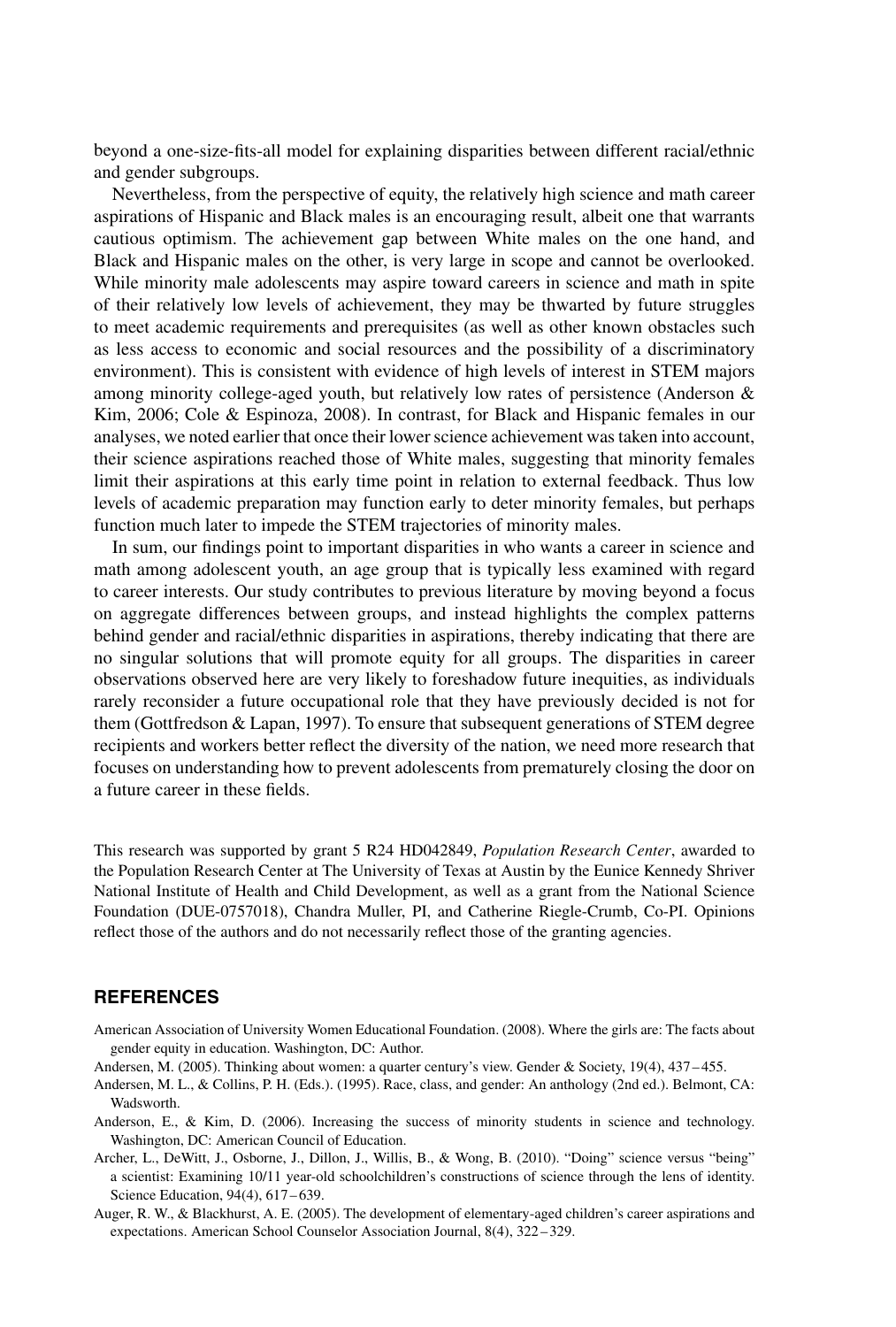- Bandura, A., Barbaranelli, C., Caprara, G. V., & Pastorelli, C. 2001. Self-efficacy beliefs as shapers of children's aspirations and career trajectories. Child Development, 72(91), 187 – 206.
- Berends, M., Lucas, S. R., & Penaloza, R. V. (2008). How changes in families and schools are related to trends in black-white test scores. Sociology of Education, 81(4), 314 – 344.
- Blickenstaff, J. C. (2005). Women and science careers: leaky pipeline or gender filter? Gender & Education, 17(4), 369 – 386.
- Browne, I., & Misra, J. (2003). The intersection of gender and race in the labor market. Annual Review of Sociology, 29, 487–513.
- Buck, G., Clark, V., Leslie-Pelecky, D., Lu, Y., & Cerda-Lizarraga, P. (2008). Examining the cognitive processes used by adolescent girls and women scientists in identifying science role models: A feminist approach. Science Education, 92(4), 688 – 707.
- Campbell, G., Denes, R., & Morrison, C. (Eds). (2000). Access denied: Race, ethnicity, and the scientific enterprise. Oxford, England: Oxford University Press.
- Chen, X. (2009). Students who study science, technology, engineering, and mathematics (STEM) in postsecondary education (NCES 2009-161). Washington, DC: National Center for Educational Statistics.
- Clewell, B., Anderson, B., & Thorpe, M. (1992). Breaking the barriers: Helping female and minority students succeed in mathematics and science. San Francisco: Jossey-Bass.
- Cole, D., & Espinoza, A. (2008). Examining the academic success of Latino students in science, technology, engineering, and mathematics (STEM) majors. Journal of College Student Development, 49(4), 285 – 300.
- Collins, P. H. (1998). Intersections of race, class, gender, and nation: Some implications for black family studies. Journal of Comparative Family Studies, 29, 27 – 34.
- Correll, S. J. (2001). Gender and the career choice process: The role of biased self-assessments. American Journal of Sociology, 106(6), 1691 – 1730.
- Eccles, J. S. (1994). Understanding women's education and occupational choices: Applying the Eccles et al. model of achievement-choices. Psychology of Women Quarterly, 18(4), 585 – 609.
- Eccles, J. S., & Wigfield, A. (2002). Motivational belief, values, and goals. Annual Review of Psychology, 53,  $109 - 132.$
- Eccles, J. S., Wigfield, A., & Schiefele, U. (1998). Motivation. In N. Eisenberg (Ed.), Handbook of child psychology (5th ed., Vol. 3, pp. 1017 – 1095). New York: Wiley.
- Gottfredson, L. S., & Lapan, R. T. (1997). Assessing gender-based circumscription of occupational aspirations. Journal of Career Assessment, 5(4), 419 – 441.
- Greenfield, T. (1997). Gender and grade level differences in science interest and participation. Science Education, 81, 259 – 276.
- Hanson, S. L. (2006). African American women in science: Experiences from high school through the postsecondary years and beyond. In J. Bystydzienski & S. Bird (Eds.), Removing barriers: Women in academic science, technology, engineering, and mathematics. Bloomington: Indiana University Press.
- Hug, B., Krajcik, J., & Marx, R. (2005). Using innovative learning technologies to promote learning and engagement in an urban science classroom. Urban Education, 40(4), 446 – 472.
- Hsu, Y. (2008). Learning about seasons in a technologically enhanced environment: The impact of teacherguided and student-centered instructional approaches on the process of students' conceptual change. Science Education, 92(2), 320 – 344.
- Hyde, J., Lindberg, S., Linn, M., Ellis, A., & Williams, C. (2008). Gender similarities characterize math performance. Science, 321(5888), 494 – 495.
- Johnson, A. (2007). Unintended consequences: How science professors discourage women of color. Science Education, 91, 805 – 821.
- Lewis, J., Menzies, H., Najera, E., & Page, R. (2009). Rethinking trends in minority participation in the sciences. Science Education, 93, 961-977.
- Loveless, T. (2006). The happiness factor in student learning. In The 2006 Brown Center report on American education: How well are American students learning? Washington, DC: Brookings Institution Press.
- Martin, M. O. (2005).TIMSS 2003 user guide for the international database. Chestnut Hill, MA: Boston College. Mood, C. (2009). Logistic regression: Why we cannot do what we think we can do, and what we can do about it.
- European Sociological Review, 26, 67 82.
- Muller, P. A., Stage, F. K., & Kinzie, J. (2001). Science achievement growth trajectories: Understanding factors related to gender and racial-ethnic differences in precollege science achievement. American Educational Research Journal, 38(4), 981 – 1012.
- Nagy, G., Trautwein, U., Baumert, J., Koller, O., & Garrett, J. (2006). Gender and course-selection in upper secondary education: Effects of academic self-concept and intrinsic value. Educational Research and Evaluation, 12(4), 323 – 345.